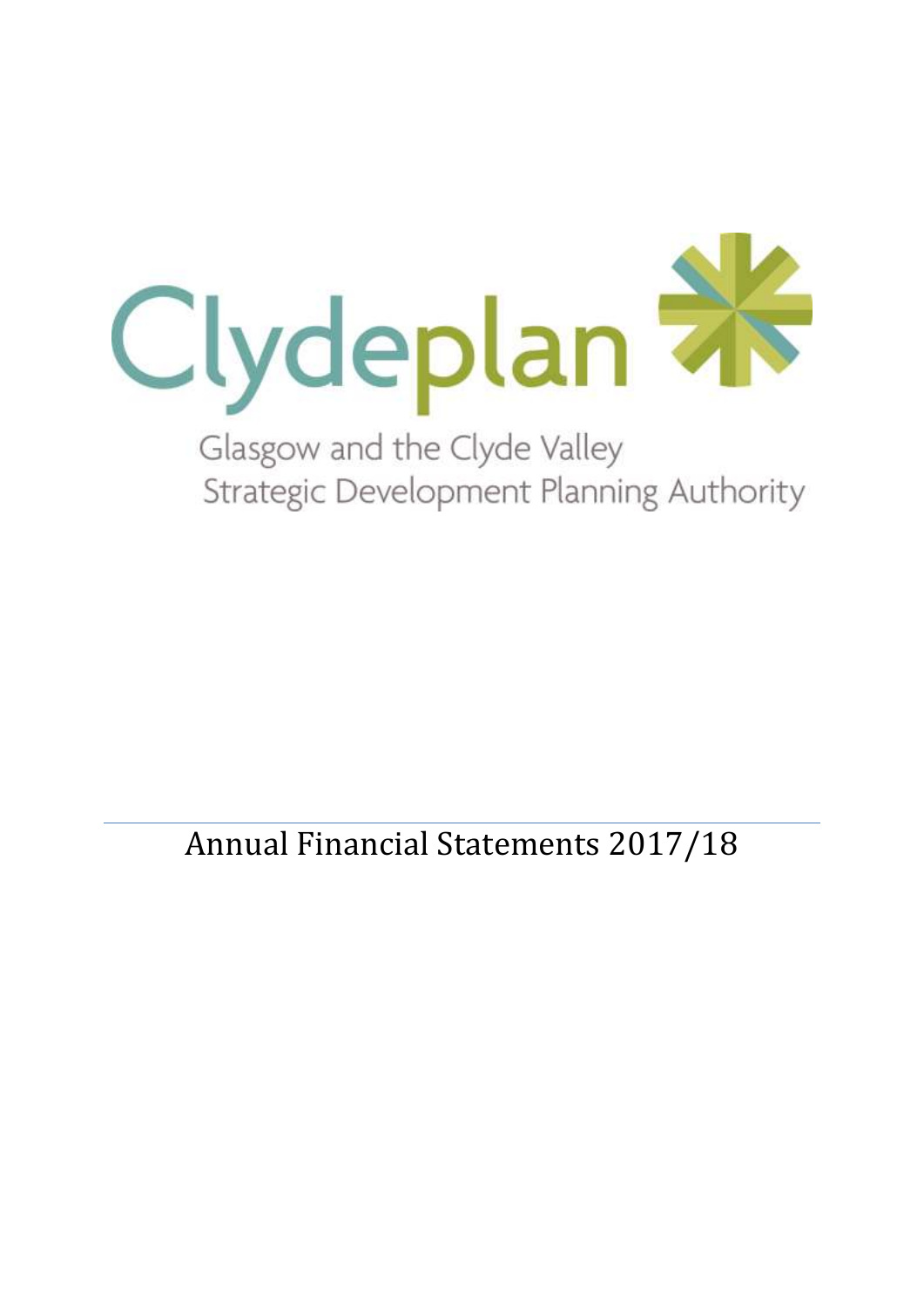### **CONTENTS**

| <b>Management Commentary</b>                                                                | 3  |
|---------------------------------------------------------------------------------------------|----|
| Statement of Responsibilities for the Annual Accounts                                       | 8  |
| Governance Statement                                                                        | 9  |
| <b>Remuneration Report</b>                                                                  | 12 |
| Independent Auditor's Report                                                                | 15 |
| Movement in Reserves Statement for the year ended 31 March 2018                             | 18 |
| Comprehensive Income and Expenditure Statement for the year ended 31 March 2018             | 19 |
| Balance Sheet as at 31 March 2018                                                           | 20 |
| Cash flow Statement for the year ended 31 March 2018                                        | 21 |
| Note 1 Expenditure Funding Analysis for the year ended 31 March 2018                        | 22 |
| Note 2 Summary of Significant Accounting Policies                                           | 23 |
| Note 3 Accounting Standards Issued not Adopted                                              | 26 |
| Note 4 Critical Judgements in Applying Accounting Policies                                  | 27 |
| Note 5 Assumptions made about the future                                                    | 27 |
| Note 6 Events after the balance sheet date                                                  | 28 |
| Note 7 Details of Movement in Reserves                                                      | 28 |
| Note 8 Reconciliation of the Balance on the Comprehensive Income & Expenditure Statement to | 30 |
| the Movement in Reserves Statement                                                          |    |
| Note 9 Green Network Partnership                                                            | 30 |
| Note 10 Financing & Investment Income                                                       | 31 |
| Note 11 Operating Leases                                                                    | 31 |
| Note 12 Debtors                                                                             | 31 |
| Note 13 Creditors                                                                           | 31 |
| Note 14 Transfer to Creditors                                                               | 32 |
| Note 15 Related Parties                                                                     | 32 |
| Note 16 External Audit Costs                                                                | 32 |
| Note 17 Retirement Benefits                                                                 | 32 |
| Note 18 Contingent Liabilities and Assets                                                   | 37 |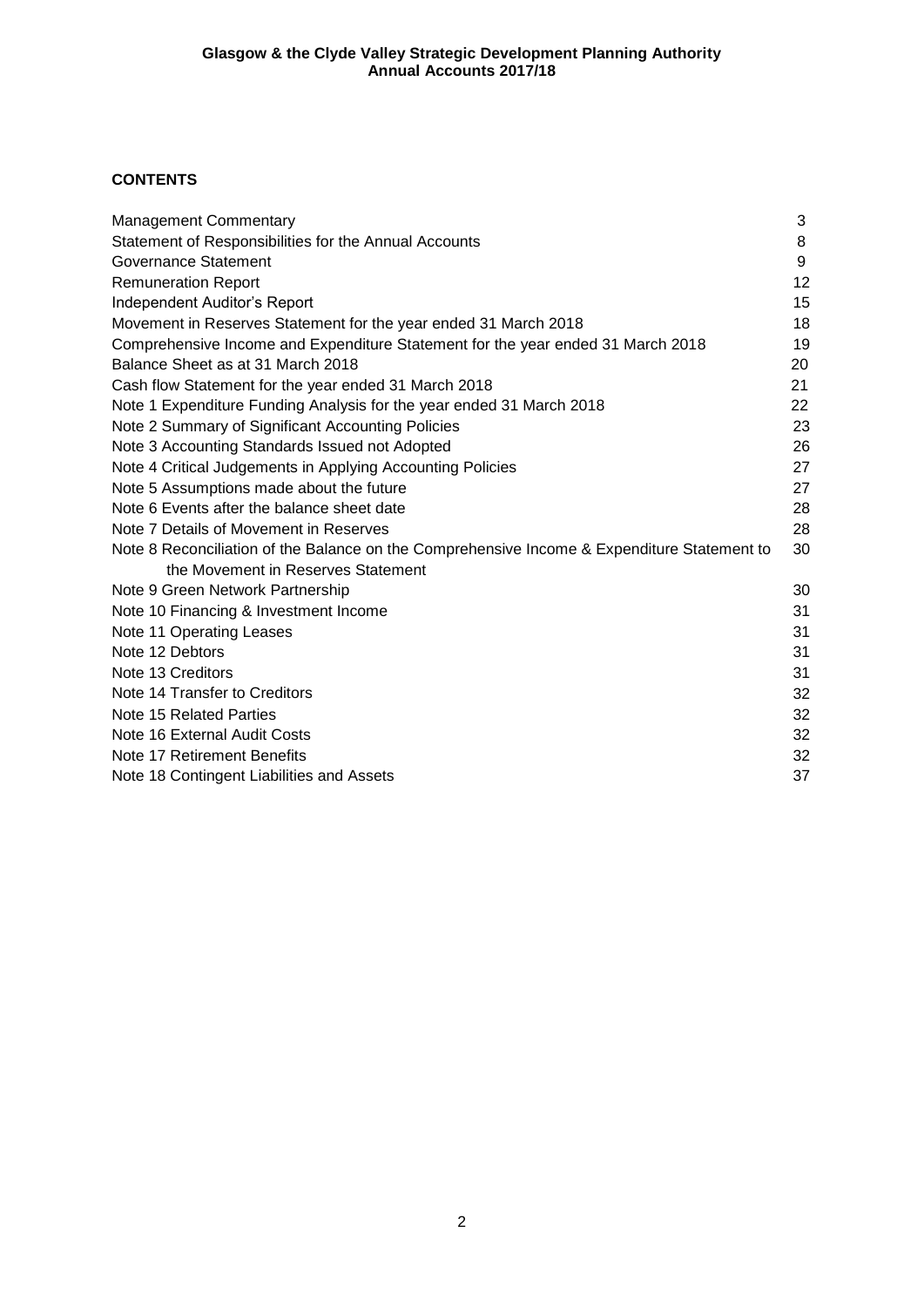# **Management Commentary**

### **Introduction**

The requirements governing the format and content of local authorities' annual accounts (under s106 of the Local Government (Scotland) Act 1973 joint boards and committees are classed as local authorities) are contained in The Code of Practice on Local Authority Accounting in the United Kingdom ("the Code"). The annual accounts are prepared in line with The Local Authority Accounts (Scotland) Regulations 2014.

#### **History and Statutory Background**

In 2008 the Scottish Government established Strategic Development Planning Authorities for each of the four Scottish city regions. This created the Glasgow and Clyde Valley Strategic Development Planning Authority (GCVSDPA). The principal role of the GCVSDPA is to prepare and maintain an up to date Strategic Development Plan (SDP) for the region. This process involves engagement through joint working and consultation with key stakeholder organisations and the wider community. In 2014 the GCVSDPA rebranded as Clydeplan to improve recognition and gain wider resonance within the region.

GCVSDPA is a Joint Committee formed under section 57 of the Local Government (Scotland) Act 1973. The Joint Committee is comprised of the eight local authorities of East Dunbartonshire, East Renfrewshire, Glasgow City, Inverclyde, North Lanarkshire, Renfrewshire, South Lanarkshire and West Dunbartonshire. A Joint Committee is not a separate legal entity, therefore, to ensure the actions of the GCVSDPA have legal effect it must appoint a 'lead authority' with legal personality to act on its behalf to implement its decisions. The lead authority appointed to act for GCVSDPA is Renfrewshire Council.

The Joint Committee is supported by a Steering Group comprising the SDP Manager and the Chief Planning Officers (or their representatives) of each of the member authorities. The Steering Group meets at least four times a year to consider SDP reviews, consultations and reports to be presented to the Joint Committee and the work programme to be undertaken by the core team for the SDP.

The Glasgow Clyde Valley Green Network Partnership (GCVGNP) has a strong relationship with the GCVSDPA and an overview of the Partnership is provided at note 9 of the financial statements.

#### **The Strategic Development Plan**

The SDP sets out a development strategy over the next 20 years of where new development should be located and a policy framework to help deliver sustainable economic growth and enhance the quality of life in the Glasgow and Clyde Valley region. The current SDP was approved by Scottish Ministers on the 24<sup>th</sup> July 2017.

2017/18 saw a number of important developments in respect of strategic development planning which will have significant implications for the future role and work of the GCVSDPA.

Firstly, following approval of the Plan, legal action was commenced by Gladman Developments Limited who appealed against Scottish Ministers approval of the plan, citing Clydeplan as an interested party. This challenge was heard in the Inner House of the Court of Session and a decision to refuse the appeal was delivered by Lord Carloway, the Lord President on 20<sup>th</sup> March 2018. This matter has taken up both human and cost resource during 2017/18, and award of costs will be pursued if appropriate.

Secondly, the ongoing review of planning governance has continued with the Planning Bill introduced by the Cabinet Secretary for Communities, Social Security and Equalities, Angela Constance MSP, on 4 December 2017. As anticipated, given the nature of the independent panel's review recommendations, the Bill proposes the removal of Strategic Development Plans from the development plan hierarchy. However, the Policy Memorandum which accompanies the Bill, continues to describe strategic planning as *"an essential element of the overall planning system"* and states that *"Authorities should have the scope and flexibility to determine the best ways for them to*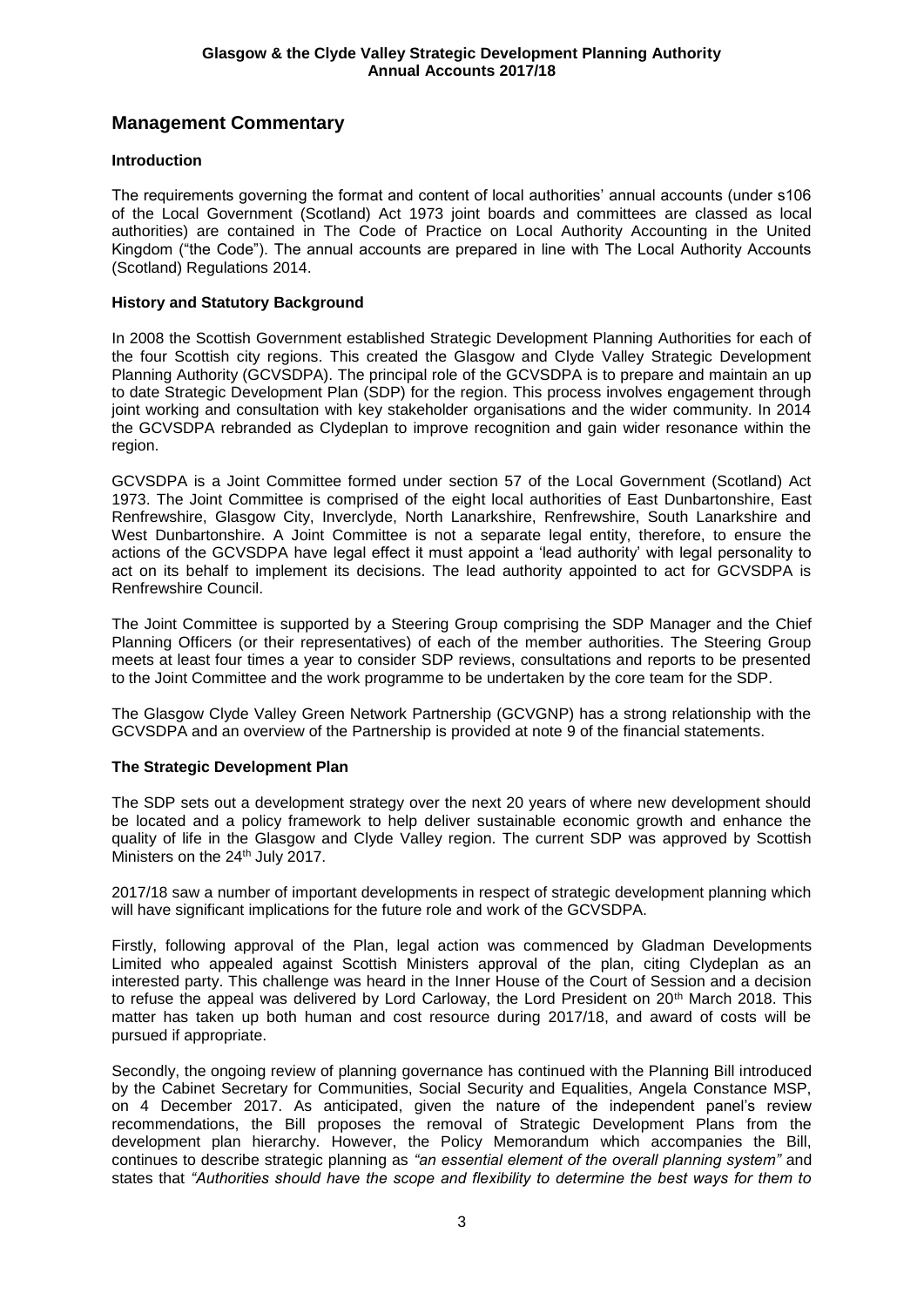*work together in bespoke regional partnerships, covering their shared interests; alongside their duties to participate in the production of the NPF, which would include regional planning interests."* 

The Bill is currently going through the parliamentary scrutiny process and is anticipated to receive Royal Assent in late September. Given the very specific implications of the Bill, Clydeplan has actively engaged in the parliamentary call for evidence including participation in an oral evidence session at the Local Government and Communities Committee on 7th March 2018.

Finally, the direction of travel set within the Bill towards effective bespoke regional partnerships, combined with the continuing development of the Glasgow City Region's Economic Strategic and Action Plan published in February 2017, continue to have implications for the day to day activities of this organisation. In addition to the appointment of a Director of Regional Economic Growth at Glasgow City Region, 3 portfolio lead officers have been appointed on a seconded basis to assist in developing the activities of the 8 city region portfolios. Clydeplan is now an active participant on a number of these groupings including:

- Land Use and Sustainability;
- Transport and Connectivity;
- Economic Delivery Group;
- Housing and Equalities;
- Infrastructure and Assets.

Clydeplan is for example providing direct technical support to the Infrastructure and assets portfolio through the development of a North Lanarkshire Pilot Study that will be rolled out city region wide if appropriate. In particular, the Land Use Portfolio is committed to the production of a regional spatial strategy and Clydeplan will play an active role in supporting its preparation. Clydeplan's involvement in these City Region activities is likely to increase during 2018/19.

The principle focus for 2018/19 will involve working closely with Clydeplan's Steering Group to: consider the implications of the emerging Planning legislation due in September 2018 and develop an appropriate work programme in support of the work streams emerging for both Clydeplan and the Glasgow City Region portfolios.

#### **Financial Performance**

#### **Revenue**

The Comprehensive Income and Expenditure Statement on page 19 summarises the total costs of providing services and the income available to fund those services.

The Joint Committee has returned a deficit of £11,492 for the financial year 2017/18. This deficit excludes accounting adjustments relating to pensions and short-term accumulating compensated absences. The difference between the employee costs figure below and the figure reported in the Comprehensive Income and Expenditure Statement is due to accounting adjustments for pension costs £53,000 and accrued employee benefits £829.

A summary of the outturn position against the agreed budget is shown below: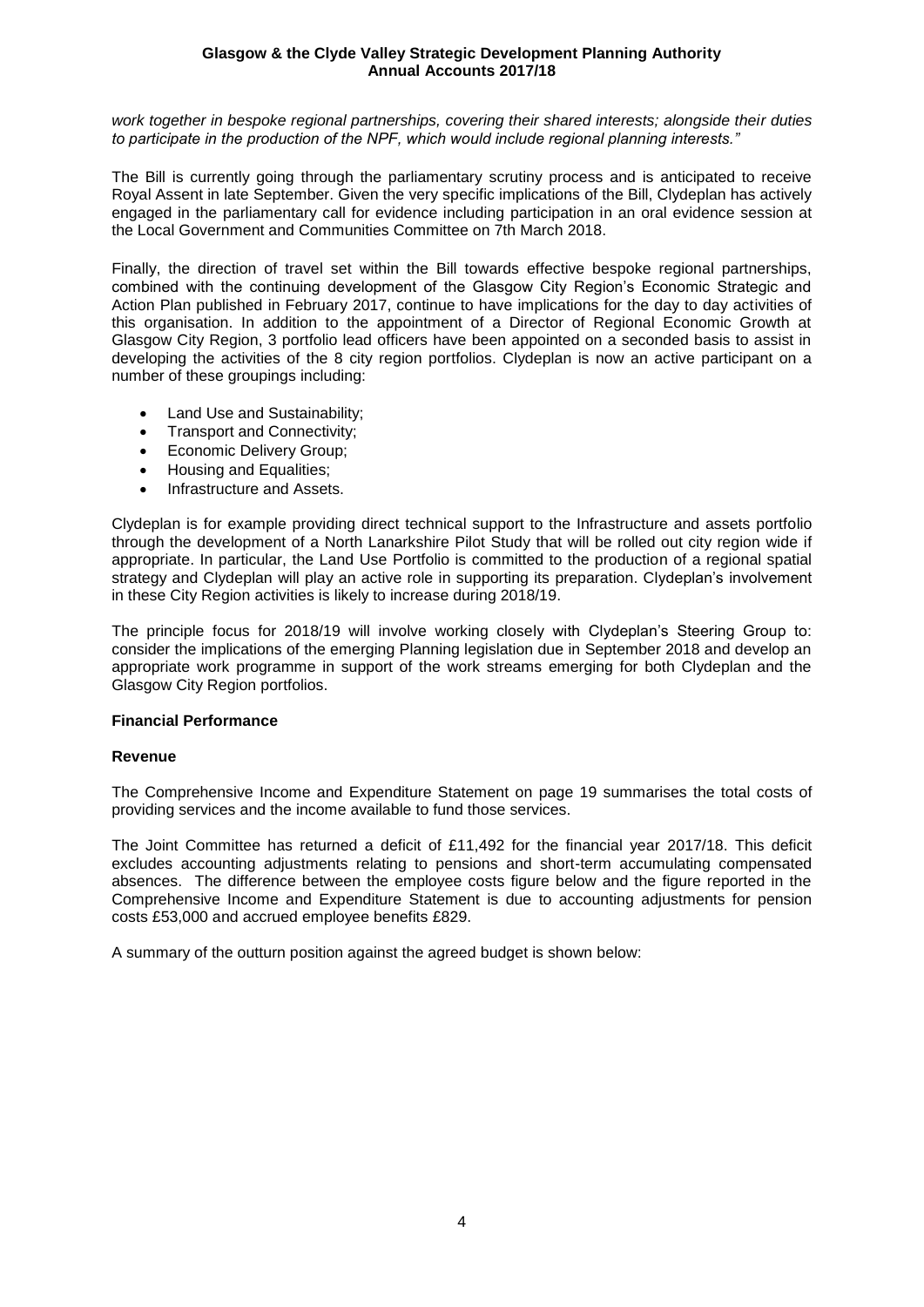|                             | <b>Budget</b> | Actual     | <b>Variance</b> |
|-----------------------------|---------------|------------|-----------------|
|                             | £             | £          | £               |
| <b>Employee Costs</b>       | 430,000       | 437,020    | (7,020)         |
| <b>Property Costs</b>       | 67,500        | 61,680     | 5,820           |
| Supplies and Services       | 43,300        | 101,823    | (58, 523)       |
| Contractors & Others        | 9,000         | 29,012     | (20, 012)       |
| <b>Administrative Costs</b> | 41,800        | 36,279     | 5,521           |
| Payments to Other Bodies    | 7,100         | 3,690      | 3,410           |
| <b>Total Expenditure</b>    | 598,700       | 669,504    | (70, 804)       |
| Requisition Income          | (579, 500)    | (579, 500) |                 |
| Other Income                | (19, 200)     | (78, 512)  | 59,312          |
| <b>Total Income</b>         | (598, 700)    | (658, 012) | 59,312          |
| (Surplus)/Deficit for Year  |               | 11,492     | (11, 492)       |

The overspend in Employee Costs is mainly due to Salaries, whereby there was backfilling of a seconded post. Income has been received for the secondment from City Region Team to offset the salary cost.

The underspend in Property Costs is due to renting out office space for the year to an external body. Rent levels agreed under the lease extension, approved in August 2016, remain unchanged from previous levels.

The overspend in Supplies and Services is the result of the costs associated with the Strategic Development Plan and an IT software update to Microsoft Outlook. Additional costs are included for Project Expenditure within Clyde Estuary Forum. This has been offset by Project Income.

Consultancy fees incurred in respect of the preparation of the legal challenge by Gladman Developments Limited and the Proposed Plan have contributed to the overspend in Contractors.

Administration Costs is underspent due to lower than expected printing and stationery costs and conference and course expenses.

Payments to Other Bodies is underspent due to a decrease in survey expenditure in 17/18.

Other Income is over recovered due to the income received from the Glasgow Green Network to cover the administration support by GCVSDPA employees and also secondment income from City Region Team at Glasgow City Council. This is offset by the overspend in Employee Costs. Income has been received for the Clyde Estuary Forum to offset the expenditure through Supplies and Services.

#### **Capital and Reserves**

The Joint Committee does not have the legal powers necessary to hold assets therefore there is no capital spend. Cash balances held by the Joint Committee are matched by creditor balances. The largest creditor balance relates to the revenue reserve balance of £276,749.

The balance on revenue reserves is made up as follows:

| Balance at 31 March 2018                    | £276,749 |
|---------------------------------------------|----------|
| <b>General Reserves</b>                     | £103.417 |
| Strategic Development Plan Contingency Fund | £173,332 |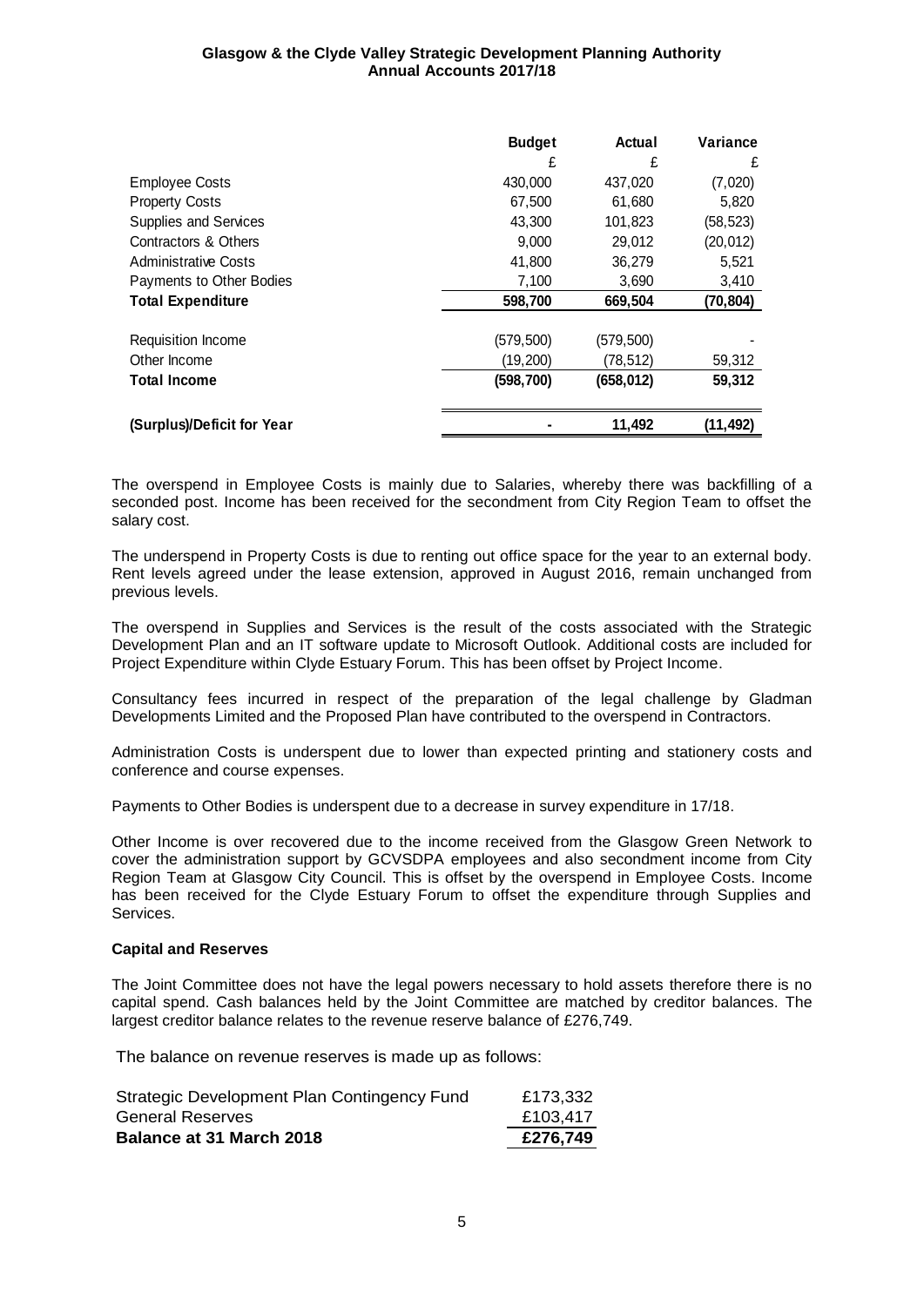#### **Provisions, Contingencies and Write-offs**

The Joint Committee is not aware of any eventualities which may have a material effect on the financial position of the Joint Committee, and has made no provisions for such eventualities.

In general, any contingent liabilities known to the Joint Committee are covered by insurance arrangements.

There were no debt write-offs during the year.

#### **Net Pension Position**

The disclosure requirements for pension benefits under IAS19 are detailed at Note 17. The appointed actuaries have confirmed a net liability position of £0.193 million, a decrease of £0.747 million in their assessment of the position of the pension fund. The net deficit position of the pension reserve impacts on the net asset position of the Joint Committee as a whole, however the funding of these future liabilities will be met from future requisitions from members and as such the going concern assumption is valid.

The appointed actuaries remain of the view however that the asset holdings of the Strathclyde Pension Scheme and the contributions from employees and employers provide sufficient security and income to meet future pension liabilities.

#### **Service changes and Future Developments**

Subject to any amendments to the Planning Bill which will be considered at Stage 2 of the Bill's progress in June 2018, and given the Scottish Government's intention to remove strategic development plans from the hierarchy of development plans, in all likelihood the requirement for SDP3 will be removed. However, the Glasgow City Region's Economic Strategic and Action Plan contains a commitment to prepare a regional land use spatial strategy to support the economic strategy and Clydeplan's core team will continue to have a significant role in that regard.

The governance arrangements around both the Steering Group and Clydeplan Joint Committee may require to be revisited over the next 12-18 months although this is also dependent on the activities and approach of the Glasgow City Region and its Cabinet. Clydeplan will continue to keep both its Steering Group and Joint Committee apprised of these significant contextual changes and will work closely with its partners to develop a work programme that remains relevant to the delivery of Clydeplan's vision as well as the emerging Glasgow City Region agenda.

#### **Events after the Balance Sheet Date**

Events from the Balance Sheet Date until the Date of Signing the Accounts have been taken into consideration.

#### **Impact of Economic Climate**

The Joint Committee recognises the difficult financial climate facing local authorities and has continued to seek efficiencies wherever possible. It has been agreed that the level of requisition in 2018/19 remain at 2017/18 levels.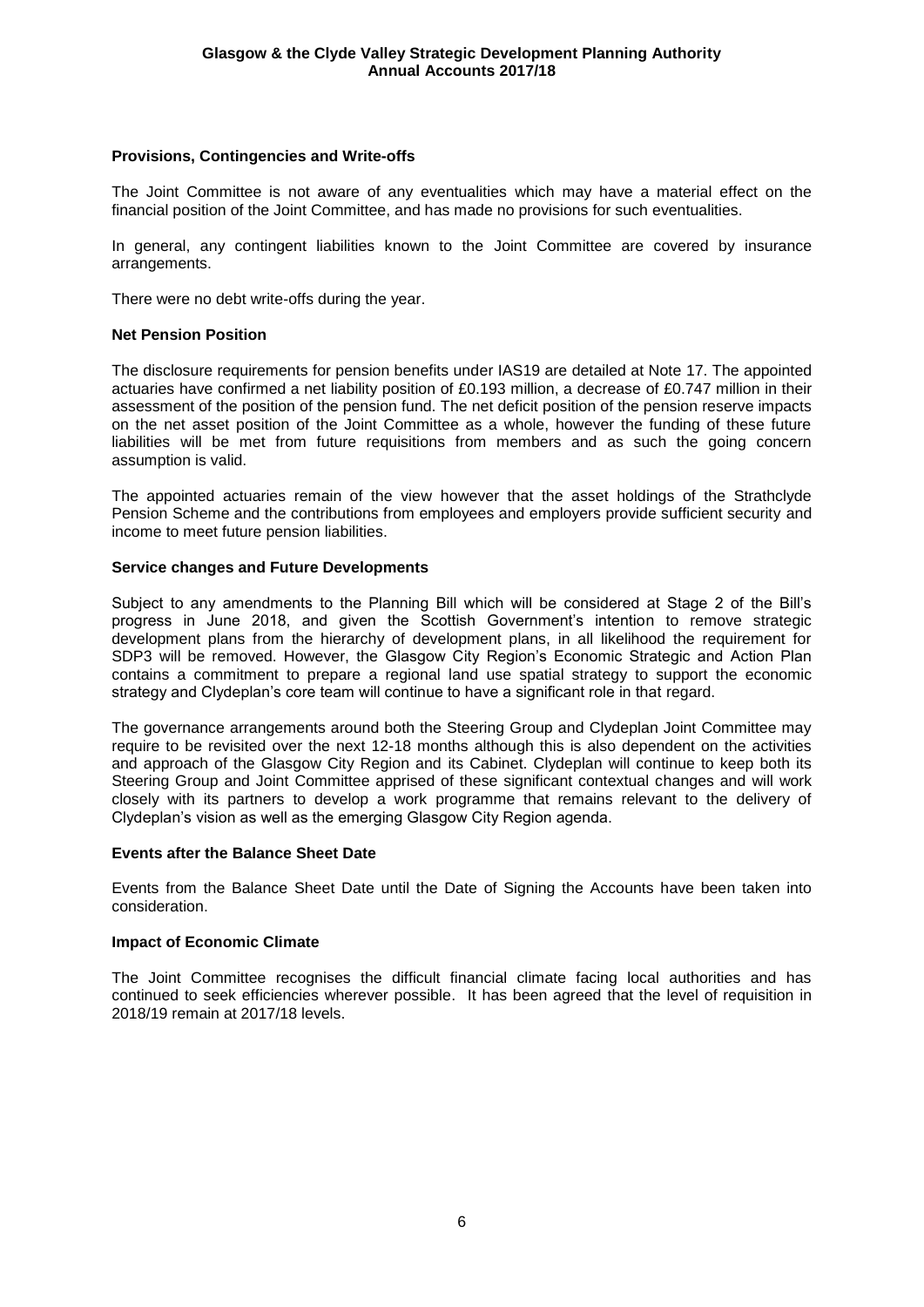### **Conclusion**

We would wish to take this opportunity to acknowledge the team effort required to produce the accounts and to record my thanks to both the Strategic Development Plan Manager and his staff, and to my staff for their continued hard work and support.

**Councillor Lawrence O'Neill** Convenor 10 September 2018

**Alan Russell Stuart Tait** 10 September 2018

Strategic Development Plan Manager<br>10 September 2018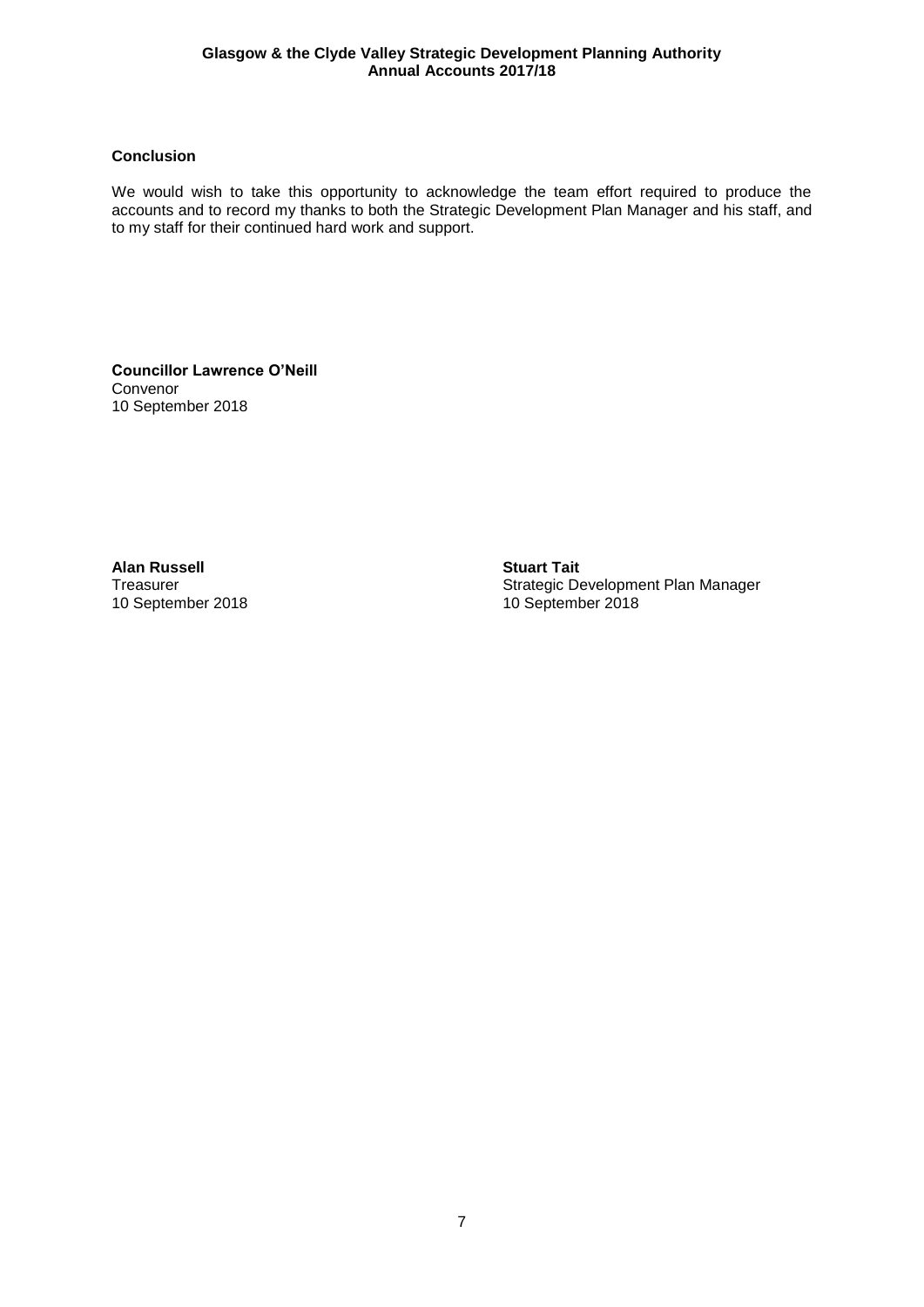# **Statement of Responsibilities for the Annual Accounts**

### **The Joint Committee's Responsibilities**

The Joint Committee is required:

- • to make arrangements for the proper administration of its financial affairs and to secure that the proper officer of the Joint Committee has the responsibility for the administration of those affairs. (section 95 of the Local Government (Scotland) Act 1973). The Director of Finance and Resources at Renfrewshire Council is the designated Officer and operates as the Treasurer for the Glasgow & Clyde Valley Strategic Development Planning Authority;
- • to manage its affairs to secure economic, efficient and effective use of resources and safeguard its assets;
- • to ensure the Annual Accounts are prepared in accordance with legislation (The Local Authority Accounts (Scotland) Regulations 2014), and so far as is compatible with that legislation, in accordance with proper accounting practices (section 12 of the Local Government in Scotland Act 2003);
- •to approve the Annual Accounts for signature.

I confirm that these Annual Accounts were approved for signature by the Joint Committee at its meeting on the 10 September 2018.

Signed on behalf of Glasgow and Clyde Valley Strategic Development Planning Authority Joint Committee:

### **Councillor Lawrence O'Neill**

Convenor 10 September 2018

#### **The Treasurer's Responsibilities**

The Treasurer is responsible for the preparation of the Joint Committee's Annual Accounts in accordance with the Code of Practice on Local Authority Accounting in the United Kingdom ('the Code').

In preparing this statement of accounts, the Treasurer has:

- •Selected suitable accounting policies and then applied them consistently;
- •Made judgements and estimates which were reasonable and prudent;
- •Complied with legislation:
- • Complied with the local authority Accounting Code (in so far as it is compatible with legislation);
- •Kept proper accounting records which were up to date;
- •Taken reasonable steps for the prevention and detection of fraud and other irregularities.

I certify that the financial statements give a true and fair view of the financial position of the Joint Committee at the reporting date and the transactions of the Joint Committee for the year ended 31 March 2018.

**Alan Russell CPFA Treasurer** 10 September 2018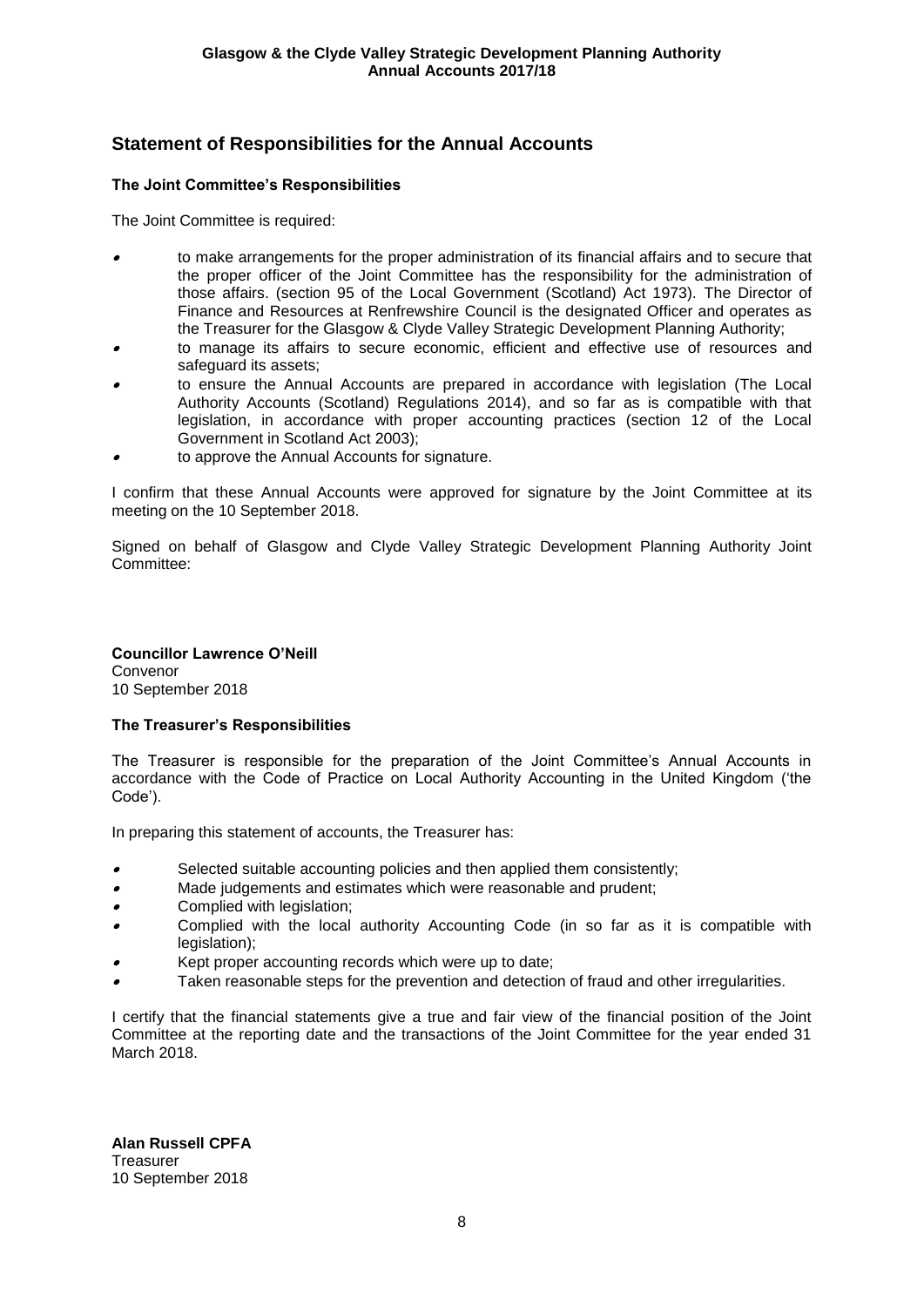# **Governance Statement**

### **Scope of Responsibility**

Glasgow and Clyde Valley Strategic Development Planning Authority's Joint Committee is responsible for ensuring that its business is conducted in accordance with the law and proper standards, and that public money is safeguarded, properly accounted for, and used economically, efficiently and effectively. The Joint Committee also has a statutory duty to make arrangements to secure best value under the Local Government in Scotland Act 2003. In discharging this overall responsibility, the Joint Committee's elected members and senior officers are responsible for putting in place proper arrangements for its affairs and facilitating the effective exercise of its functions, which includes arrangements for the management of risk.

### **The Joint Committee's Governance Framework**

The governance framework comprises the systems and processes, and culture and values, by which the Joint Committee is directed and controlled. It also describes the way it engages with, and accounts to its stakeholders.

The Joint Committee has also put in place a system of internal control designed to manage risk to a reasonable level. Internal control cannot eliminate all risk of failure to achieve policies, aims and objectives and can therefore only provide reasonable and not absolute assurance of effectiveness. The system of internal control is based on an ongoing process designed to identify and prioritise the risks to the achievement of the Joint Committee's policies, aims and objectives, to evaluate the likelihood of those risks being realised and the impact should they be realised, and to manage them efficiently, effectively and economically.

The main features of our governance arrangements are summarised below:

- Minute of Agreement between the member councils of the Joint Committee, [www.clydepaln](http://www.clydepaln-sdpa.gov.uk/planning-authority/joint%20committee)[sdpa.gov.uk/planning-authority/joint committee,](http://www.clydepaln-sdpa.gov.uk/planning-authority/joint%20committee) setting out the arrangement for the preparation, monitoring and review of the Strategic Development Plan,
- The Joint Committee is supported by a Steering Group comprising planning professionals from each of the member councils and the Strategic Development Plan Manager,
- Development Plan Scheme and Participation Statement sets out the key timelines for the preparation of the Strategic Development Plan and the Joint Committee's approach to engagement with our stakeholders on its development, this is reviewed annually,
- Clearly defined Standing Orders, Scheme of Delegation and Financial Regulations,
- Comprehensive business planning arrangements, setting key targets and action plans designed to achieve the objectives of the Strategic Development Plan,
- Public performance reporting through the Annual Report,
- Policies to regulate employee related matters, including the employee code of conduct and disciplinary procedures.
- The Joint Committee approves, as part of the Glasgow and Clyde Valley Green Network Partnership's Terms of Reference, the allocation of local authority contributions to support the delivery of its Business Plan.
- Risk management arrangements including regular monitoring and review of significant risk exposures.
- Business continuity arrangements are in place and are kept under review by the management Team.

Within the overall control arrangements, the system of internal financial control is intended to ensure that assets are safeguarded, transactions are authorised and properly recorded and material errors are detected and corrected. The system is based on a framework of management information, financial regulations, administrative procedures (including segregation of duties), management and supervision, and a system of delegation and accountability. The system includes:

- Financial management is supported by comprehensive financial regulations and codes,
- Comprehensive budgeting systems, and detailed guidance for budget holders,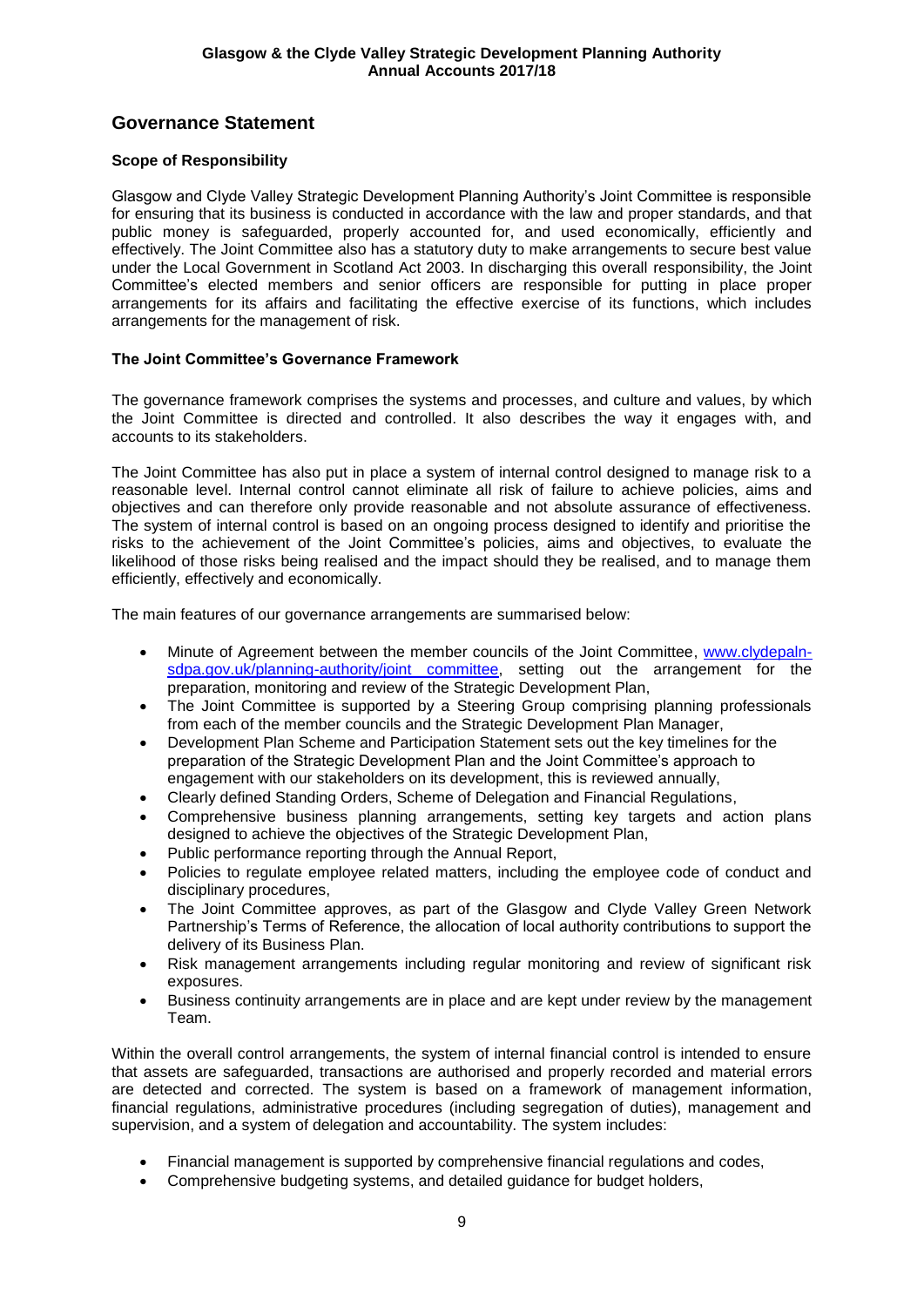- Regular reviews of periodic and annual financial reports which indicate financial performance against the forecasts,
- Setting targets to measure financial and other performance,
- The preparation of regular financial reports that indicate actual expenditure against the forecasts.

With Renfrewshire Council being the lead authority, all financial transactions of the Joint Committee are processed through the financial systems of the Council and are subject to the same controls and scrutiny as those of Renfrewshire Council. This includes regular reviews by the Chief Internal Auditor of Renfrewshire Council.

#### **Review of Effectiveness**

Members and officers of the Joint Committee are committed to the concept of sound governance and the effective delivery of services and take into account comments made by internal and external auditors.

The effectiveness of the governance framework is reviewed annually by the Strategic Development Plan Manager, including the use of a self-assessment tool involving completion of a 30 point checklist covering four key areas of governance:

- Business Planning and Performance Management
- Internal Control Environment
- Budgeting, Accounting and Financial Control
- Risk Management and Business Continuity

This self-assessment indicated that the governance framework is being complied with in all material respects.

The Joint Committee's internal audit service operates in accordance with the Public Sector Internal Audit Standards. Internal Audit undertakes an annual programme following an assessment of risk completed during the strategic audit planning process. The Chief Internal Auditor provides an annual report to the Joint Committee and an independent opinion on the adequacy and effectiveness of the system of internal control. The Chief Internal Auditor's annual assurance statement concluded that a reasonable level of assurance can be placed upon the adequacy and effectiveness of the Joint Committee's internal control systems.

#### **Statement on the Role of the Chief Financial Officer**

CIPFA published this statement in 2016 and under the Code, the Joint Committee is required to state whether it complies with the statement, and if not, to explain how their governance arrangements deliver the same impact. The full statement is:

The Chief Financial Officer in a public service organisation:

- is a key member of the Leadership Team, helping it to develop and implement strategy and to resource and deliver the authority's strategic objectives sustainably and in the public interest;
- must be actively involved in, and able to bring influence to bear on, all material business decisions to ensure immediate and longer term implications, opportunities and risks are fully considered, and alignment with the authority's financial strategy; and
- must lead the promotion and delivery by the whole authority of good financial management so that public money is safeguarded at all times and used appropriately, economically, efficiently and effectively.

To deliver these responsibilities the Chief Financial Officer:

- must lead and direct a finance function that is resourced to be fit for purpose; and
- must be professionally qualified and suitably experienced.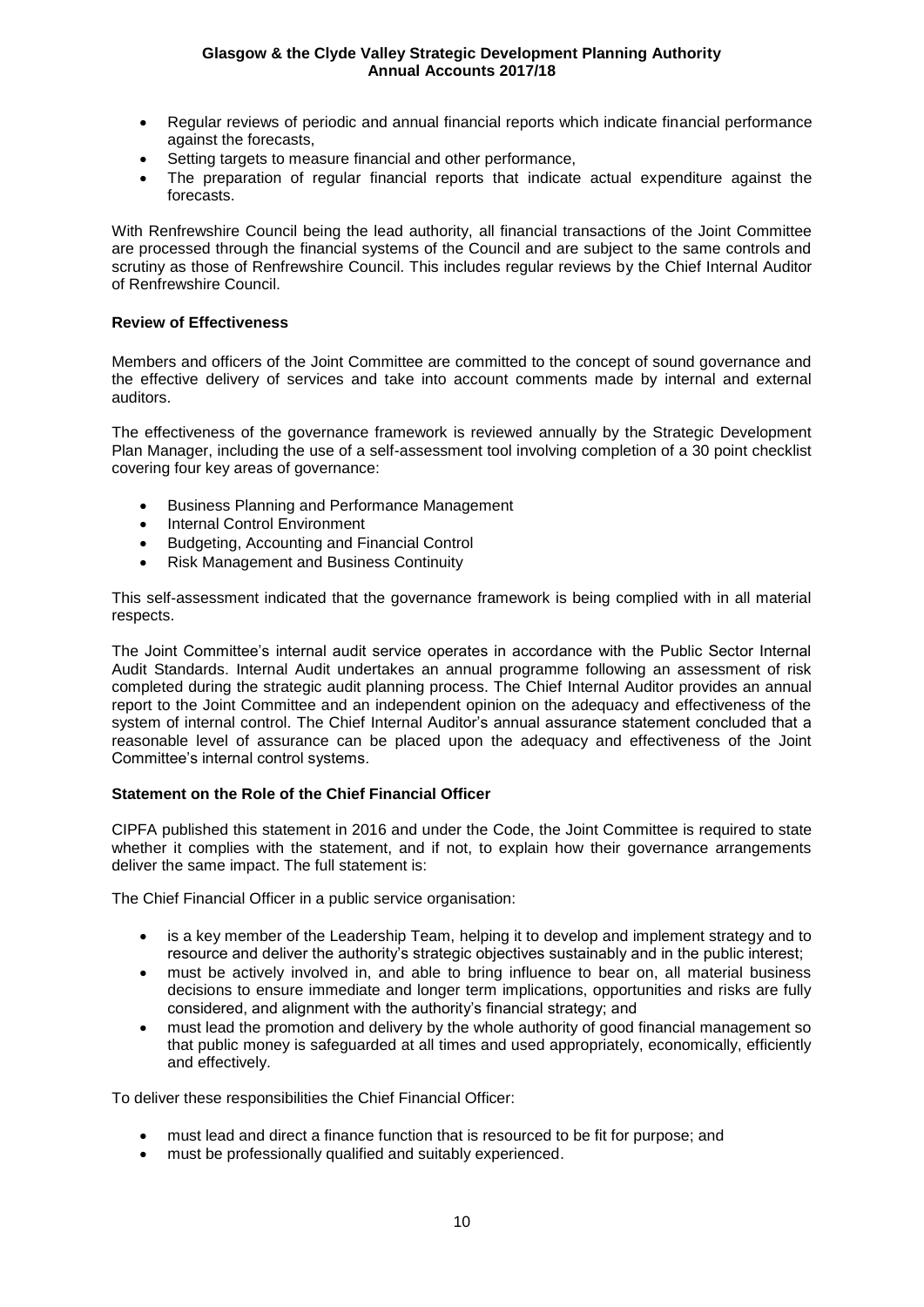The Joint Board complies with the Principles set out in CIPFA's Role of the Chief Financial Officer.

#### **Review of Scottish Planning System**

The ongoing review of the Scottish Planning System which has recommended the removal of Strategic Development Plans from the Development Plan hierarchy to be replaced with regional partnership working, has created uncertainty about the statutory nature of Strategic Development Plans' and their related governance structures and processes.

The draft Planning Bill was introduced in December 2017. The Bill will repeal the provisions requiring the formation of Strategic Development Planning Authorities and the production of Strategic Development Plans. If passed by Parliament this will result in the cessation of Clydeplan in its current form.

The Planning Bill parliamentary scrutiny period is ongoing and it is anticipated that the Bill will be enacted in September 2018 with transitional arrangements to the new system to follow thereafter. It is understood that these arrangements will be aligned to publication of the Scottish Government's new National Planning Framework which is due in 2020.

As a consequence of the Bill the future role of strategic planning (and Clydeplan) in the West of Scotland is currently under consideration by the emerging Glasgow City Region partnership. Clydeplan are actively participating in those discussions though no definitive decisions, regarding the role, functions, governance or staffing, have been made.

#### **Assurance**

In conclusion, it is our opinion that the annual review of governance together with the work of internal and external auditors and certification of assurance from the Strategic Development Plan Manager provide sufficient evidence that the principles of good governance operated effectively and the Joint Committee complies with its governance arrangements in all material respects. Systems are in place to continually review and improve the governance and internal control environment. Future actions will be taken as necessary to maintain and further enhance the Joint Committee's governance arrangements.

**Councillor Lawrence O'Neill Stuart Tait** 10 September 2018 10 September 2018

Convenor **Convention Convention Convention** Strategic Development Plan Manager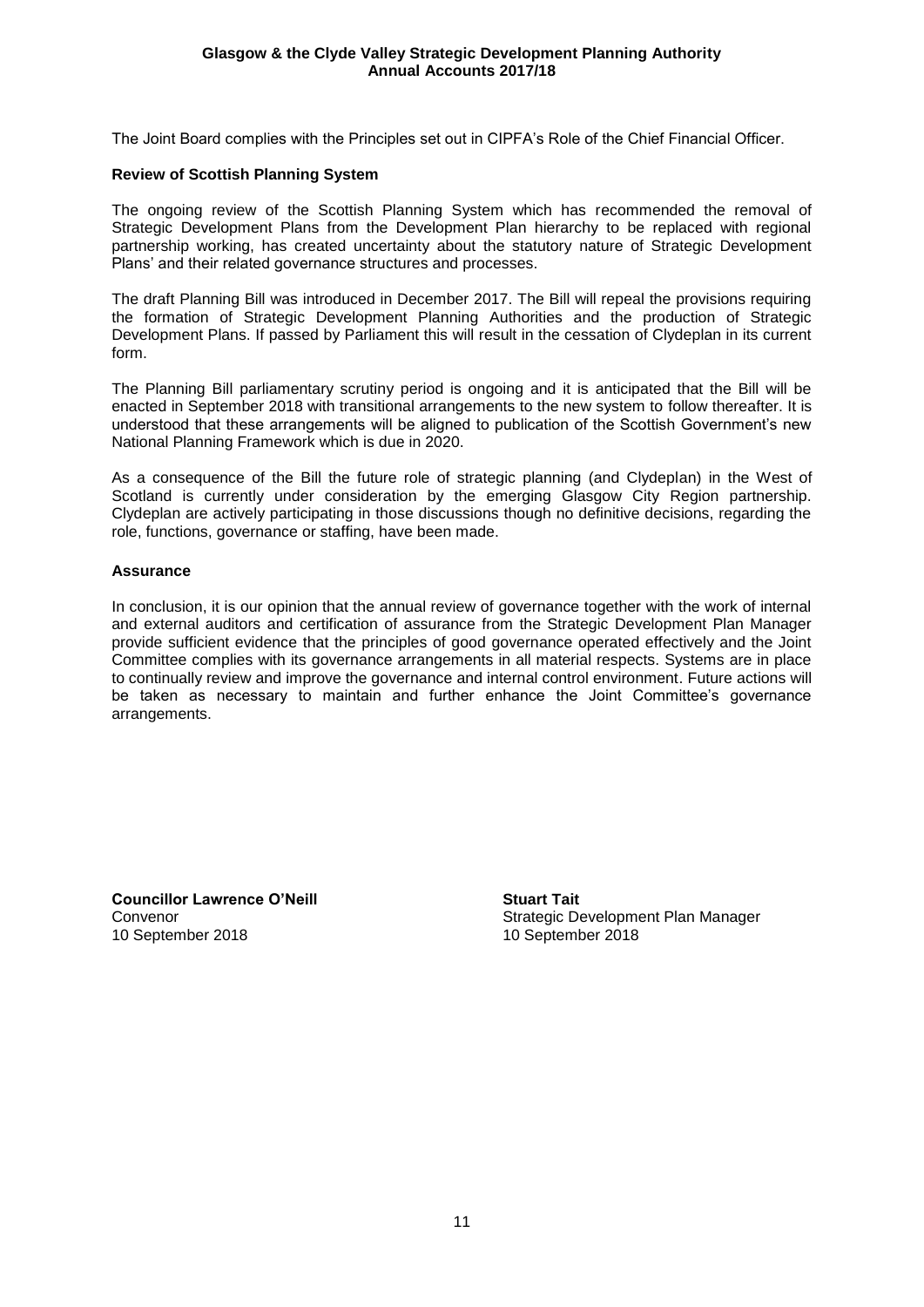# **Remuneration report**

All information disclosed in sections two to four in this Remuneration Report will be audited by the council's appointed auditor, Audit Scotland. The other section of the Remuneration Report will be reviewed by Audit Scotland to ensure that they are consistent with the financial statements.

#### **1. Remuneration policy for elected members**

The Joint Committee makes no remuneration payment to any elected member, nor does it pay any expenses, fees or allowances to elected members. Further, no recharges have been made by member authorities in relation to elected member remuneration.

#### **2. Remuneration policy for senior employees**

The Remuneration Policy of the Joint Committee is set in reference to national arrangements. The Scottish Joint Negotiating Committee (SJNC) for Local Authority Services sets the salaries for the Chief Executives of Scottish local authorities. The salary of the Strategic Development Planning Manager is set at spinal point 29, which is currently the equivalent of 51.7% of the salary of the Chief Executive of Renfrewshire Council. These arrangements were agreed through approval of the Chief Officers' Award – Structure Plan Manager report at a meeting of the Joint Committee on 2<sup>nd</sup> December, 2002. The Assistant Strategic Development Planning Manager and Programme Manager posts have been evaluated under the single status framework and are paid according to the salary scales of Renfrewshire Council.

| 2016/17                                        |                     | <b>Senior Employees</b>                                   |                                                |
|------------------------------------------------|---------------------|-----------------------------------------------------------|------------------------------------------------|
| <b>Total Salary,</b><br>fees and<br>allowances | <b>Name</b>         | <b>Post Held</b>                                          | <b>Total Salary,</b><br>fees and<br>allowances |
| £                                              |                     |                                                           | £                                              |
| 71,721                                         | <b>Stuart Tait</b>  | Strategic<br>Development Plan<br>Manager                  | 72,481                                         |
| 49,932                                         | Dorothy<br>McDonald | <b>Assistant Strategic</b><br>Development Plan<br>Manager | 51,266                                         |
| 121,653                                        | Total               |                                                           | 123,747                                        |

The above tables show the relevant amounts, before tax and other deductions, due to, or receivable by, each of the persons named for the year to 31 March 2018, whether or not those amounts were actually paid to, or received by, those persons within that period.

(i) "Other" includes any payments made by the Joint Committee by way of remuneration to, or in respect of, the person that do not otherwise fall within the definition, other than payments relating to pensions.

#### **3. Pension rights**

Pension benefits for Joint Committee employees are provided through the Local Government Pension Scheme (LGPS).

From 1st April 2015 benefits are based on career average pay. Pension benefits are based on the pay received for each year in the scheme increased by the increase in the cost of living, as measured by the appropriate index (or indices). The scheme's normal retirement age is linked to the state pension age for each member.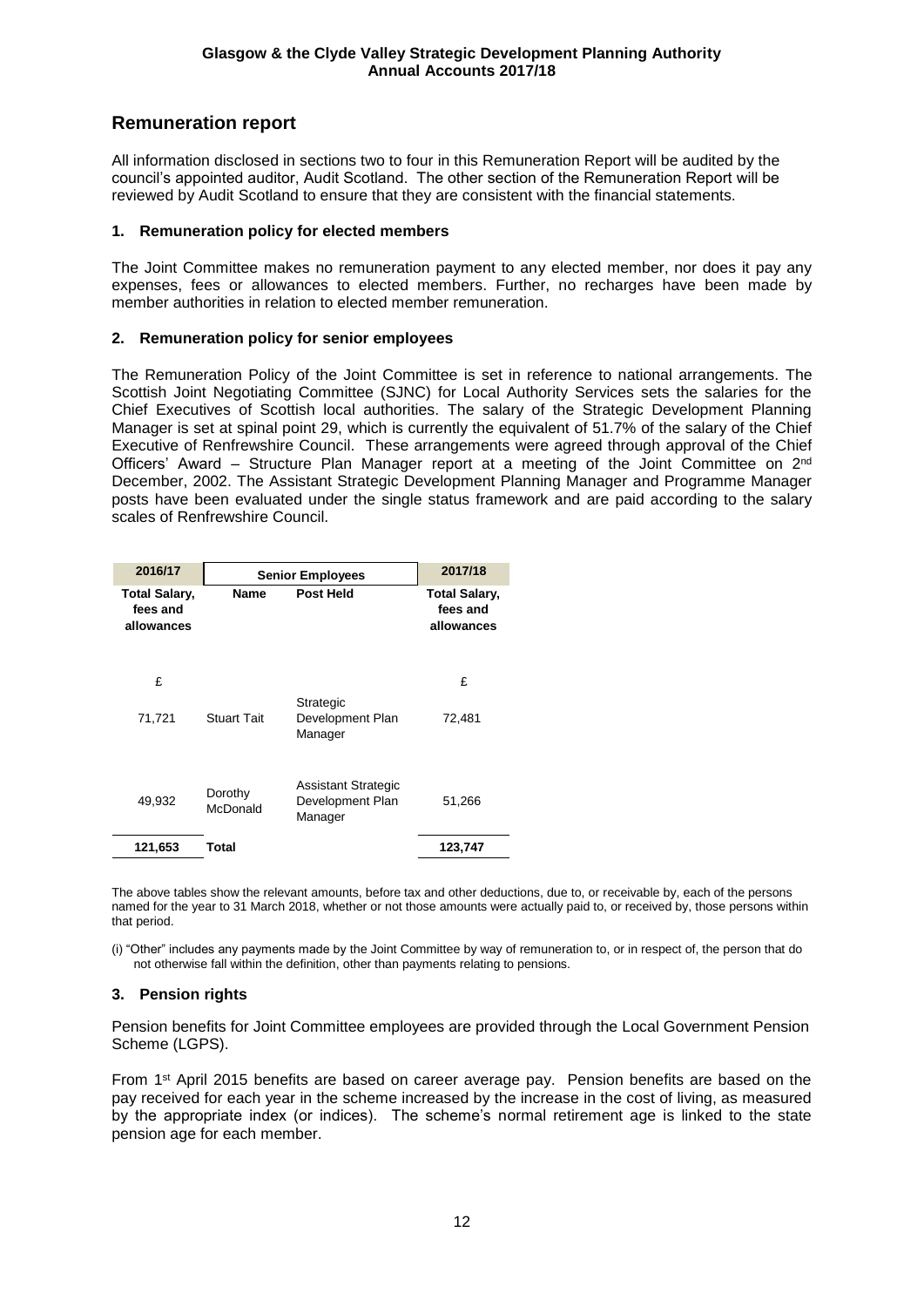From 1 April 2009 a five tier contribution system was introduced with contributions from scheme members being based on how much pay falls into each tier. This is designed to give more equality between the cost and benefits of scheme membership. Prior to 2009 contributions rates were set at 6% for all non manual employees.

|                    | 2016/17 Member contribution rates on earnings in the<br>bands below | 2017/18            |
|--------------------|---------------------------------------------------------------------|--------------------|
| Up to £20,500      | 5.5%                                                                | Up to £20,700      |
| £20,501 to £25,000 | 7.25%                                                               | £20,701 to £25,300 |
| £25,001 to £34,400 | $8.5\%$                                                             | £25,301 to £34,700 |
| £34,401 to £45,800 | 9.5%                                                                | £34,701 to £46,300 |
| Over £45,801       | 12%                                                                 | Over £46,301       |
|                    |                                                                     |                    |

If a person works part-time their contribution rate is worked out on the whole-time pay rate for the job, with actual contributions paid on actual pay earned.

There is no automatic entitlement to a lump sum. Members may opt to give up (commute) pension for a lump sum up to the limit set by the Finance Act 2004. The accrual rate guarantees a pension based on 1/49th of the pensionable pay for each year of membership, adjusted in line with the cost of living. (Prior to 2015 the accrual rate guaranteed a pension based on 1/60th of final pensionable salary).

The value of the accrued benefits has been calculated on the basis of the age at which the person will first become entitled to receive a full pension on retirement without reduction on account of its payment at that age; without exercising any option to commute pension entitlement into a lump sum; and without any adjustment for the effects of future inflation.

The pension figures shown relate to the benefits that the person has accrued as a consequence of their total local government employment, not just that relating to their current post.

|                    | <b>Senior Employees</b>                                |                                                                                                                        |          |                |          |                                                                                       |
|--------------------|--------------------------------------------------------|------------------------------------------------------------------------------------------------------------------------|----------|----------------|----------|---------------------------------------------------------------------------------------|
| Name               | Post Held                                              | <b>Accrued Pension benefits</b><br>Change in accrued pension<br>benefits since 31 March<br>as at 31 March 2018<br>2017 |          |                |          | <b>Pension contributions</b><br>made by Joint<br><b>Committee during</b><br>2017-2018 |
|                    |                                                        | <b>Pension</b>                                                                                                         | Lump Sum | <b>Pension</b> | Lump Sum | (i)                                                                                   |
|                    |                                                        | £m                                                                                                                     | £m       | £m             | £m       | £                                                                                     |
| <b>Stuart Tait</b> | Strategic Development Plan<br>Manager                  | 0.031                                                                                                                  | 0.058    | $+0.003$       | $+0.001$ | 13,981                                                                                |
| Dorothy McDonald   | <b>Assistant Strategic</b><br>Development Plan Manager | 0.022                                                                                                                  | 0.041    | $+0.003$       | $+0.002$ | 9,890                                                                                 |
|                    |                                                        | 0.053                                                                                                                  | 0.099    | $+0.006$       | $+0.003$ | 23,871                                                                                |

(i) includes any contributions that Glasgow and the Clyde Valley Strategic Development Planning Authority has agreed to pay in respect of the relevant person at a later date

No pension contributions are made for the Joint Committee Convener or Vice Convenor.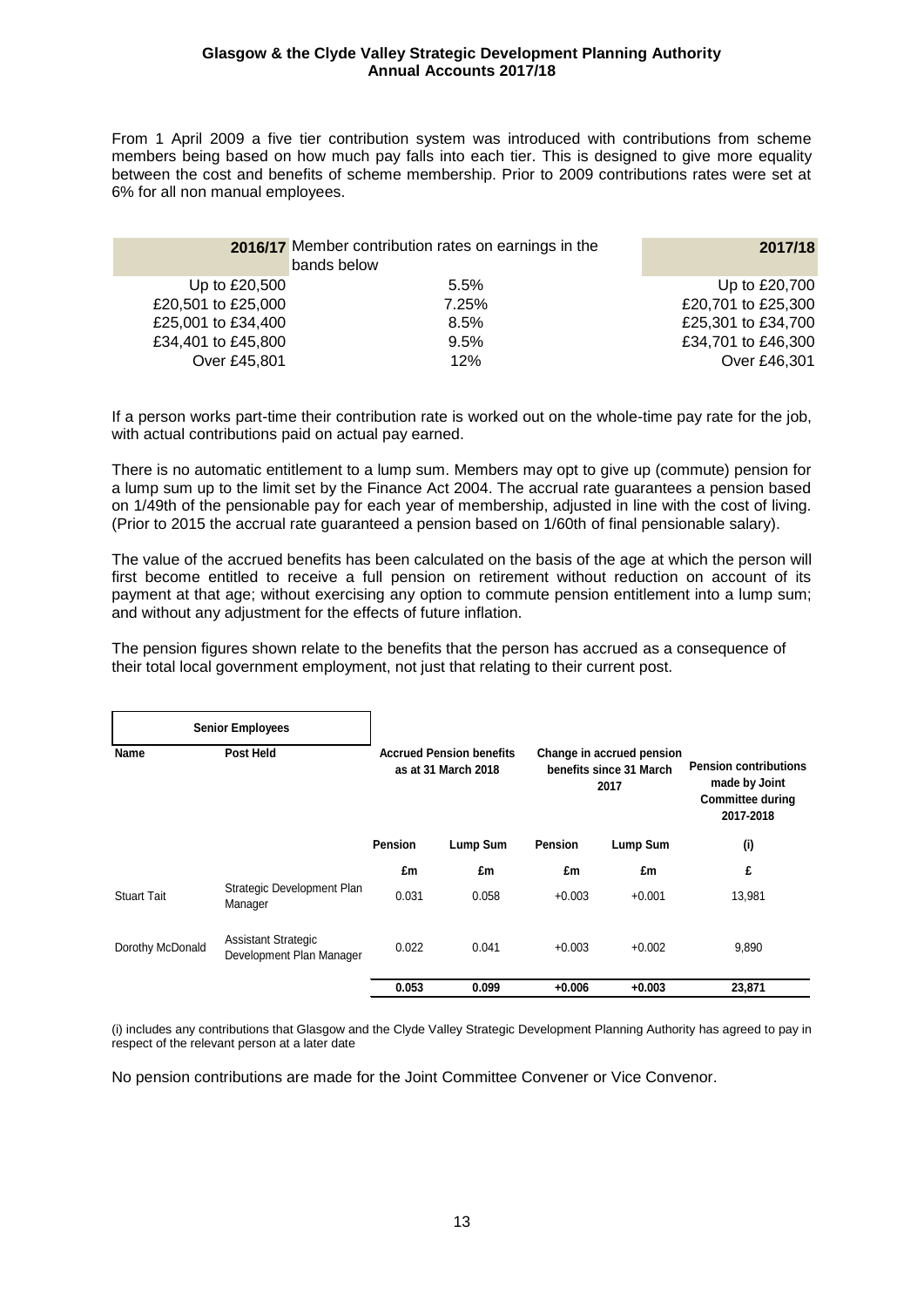### **4. Remuneration of Employees**

The following table gives a statement of the number of employees whose remuneration, excluding pension contributions, was in excess of £50,000 during 2017/18, in bands of £5,000.

| 2016/17<br>Number of<br>employees | <b>Remuneration Band</b> | 2017/18<br>Number of<br>employees |
|-----------------------------------|--------------------------|-----------------------------------|
|                                   | £50,000 - £54,999        |                                   |
|                                   | £55,000 - 59,999         |                                   |
|                                   | £60,000 - £64,999        |                                   |
|                                   | £65,000 - 69,999         |                                   |
| 1                                 | £70,000 - £74,999        |                                   |
|                                   | £75,000 - £79,999        |                                   |
|                                   | £80,000 - £84,999        |                                   |
|                                   | £85,000 - £89,999        |                                   |
|                                   | £90,000 - £94,999        |                                   |
|                                   | £95,000 - £99,000        |                                   |
|                                   |                          | 2                                 |

#### **5. Exit Packages**

Glasgow and Clyde Valley Strategic Development Planning Authority agreed no exit packages in 2017-18.

**Councillor Lawrence O'Neill Stuart Tait** 10 September 2018

Convenor Convenor Convenor Convenor Convenor Convenor Convenor Convented Convented Convention Convention Conve<br>
Strategic Development Plan Manager<br>
10 September 2018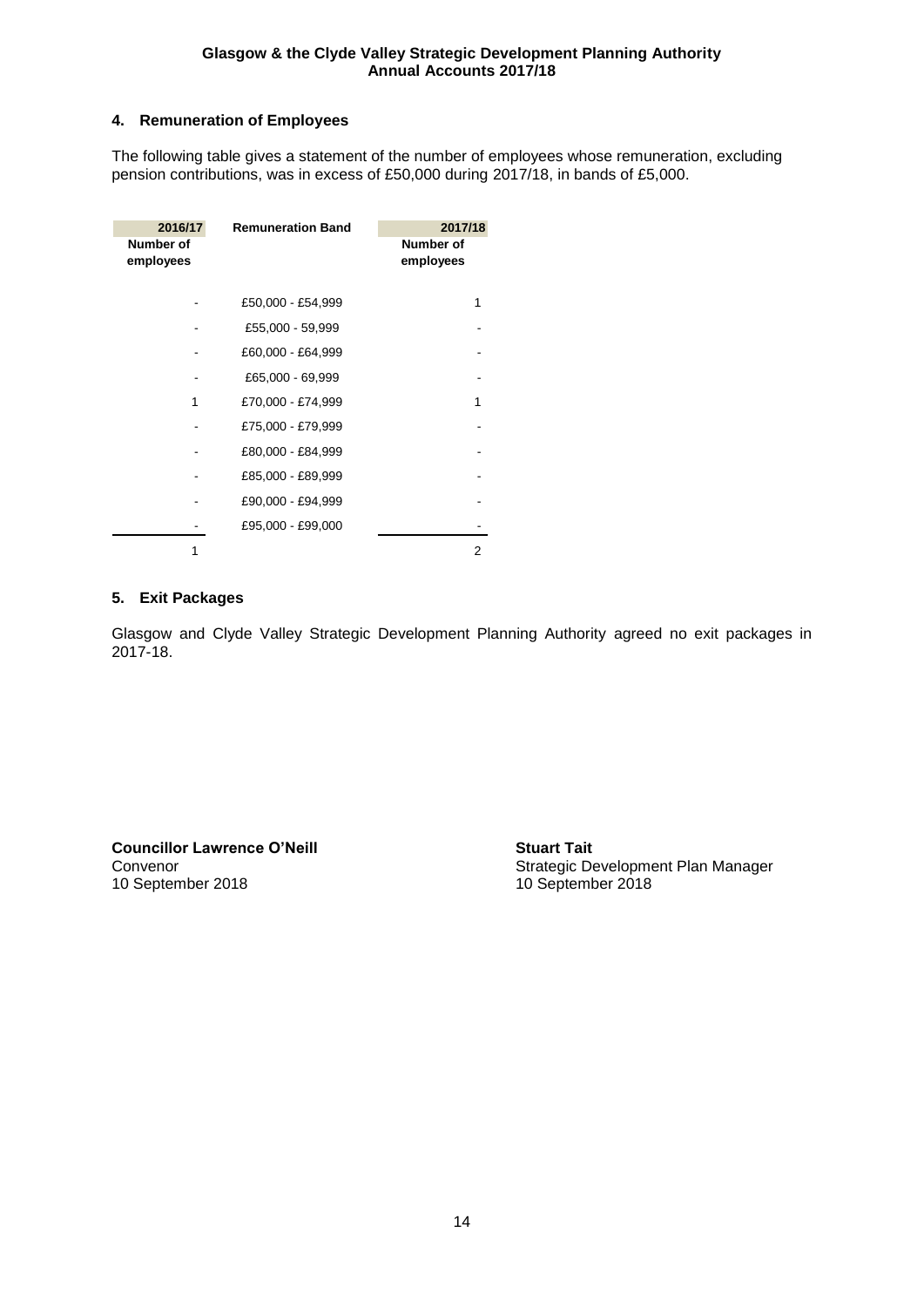# **Independent Auditors Report**

## **Annual Accounts 2017-18**

#### **Independent auditor's report to the members of Glasgow and the Clyde Valley Strategic Development Planning Authority Joint Committee and the Accounts Commission**

This report is made solely to the parties to whom it is addressed in accordance with Part VII of the Local Government (Scotland) Act 1973 and for no other purpose. In accordance with paragraph 120 of the Code of Audit Practice approved by the Accounts Commission, I do not undertake to have responsibilities to members or officers, in their individual capacities, or to third parties.

### **Report on the audit of the financial statements**

#### **Opinion on financial statements**

I certify that I have audited the financial statements in the annual accounts of Glasgow and the Clyde Valley Strategic Development Planning Authority Joint Committee for the year ended 31 March 2018 under Part VII of the Local Government (Scotland) Act 1973. The financial statements comprise the Movement in Reserves Statement, Comprehensive Income and Expenditure Statement, Balance Sheet, Cash Flow Statement and notes to the financial statements, including a summary of significant accounting policies. The financial reporting framework that has been applied in their preparation is applicable law and International Financial Reporting Standards (IFRSs) as adopted by the European Union, and as interpreted and adapted by the Code of Practice on Local Authority Accounting in the United Kingdom 2017/18 (the 2017/18 Code).

#### **In my opinion the accompanying financial statements:**

- give a true and fair view in accordance with applicable law and the 2017/18 Code of the state of affairs of Glasgow and the Clyde Valley Strategic Development Planning Authority as at 31 March 2018 and of its income and expenditure for the year then ended;
- have been properly prepared in accordance with IFRSs as adopted by the European Union, as interpreted and adapted by the 2017/18 Code; and
- have been prepared in accordance with the requirements of the Local Government (Scotland) Act 1973, The Local Authority Accounts (Scotland) Regulations 2014, and the Local Government in Scotland Act 2003.

#### **Basis of opinion**

I conducted my audit in accordance with applicable law and International Standards on Auditing (UK) (ISAs (UK)). My responsibilities under those standards are further described in the auditor's responsibilities for the audit of the financial statements section of my report. I am independent of Glasgow and the Clyde Valley Strategic Development Planning Authority in accordance with the ethical requirements that are relevant to my audit of the financial statements in the UK including the Financial Reporting Council's Ethical Standard, and I have fulfilled my other ethical responsibilities in accordance with these requirements. I believe that the audit evidence I have obtained is sufficient and appropriate to provide a basis for my opinion.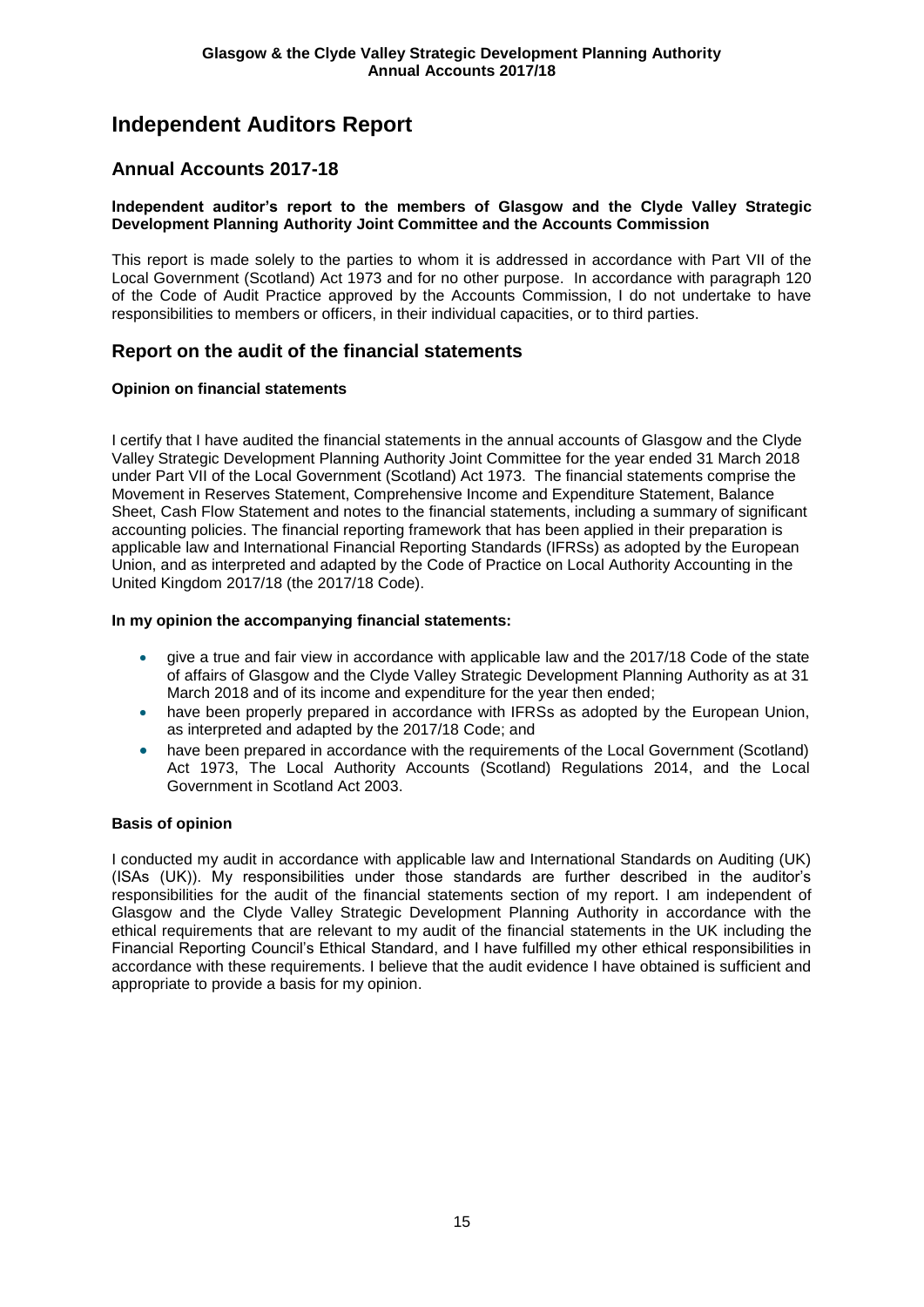#### **Conclusions relating to going concern basis of accounting**

I have nothing to report in respect of the following matters in relation to which the ISAs (UK) require me to report to you where:

- the use of the going concern basis of accounting in the preparation of the financial statements is not appropriate; or
- the Treasurer has not disclosed in the financial statements any identified material uncertainties that may cast significant doubt about Glasgow and the Clyde Valley Strategic Development Planning Authority's ability to continue to adopt the going concern basis of accounting for a period of at least twelve months from the date when the financial statements are authorised for issue

#### **Responsibilities of the Treasurer for the financial statements**

As explained more fully in the Statement of Responsibilities for the Annual Accounts, the Treasurer is responsible for the preparation of financial statements that give a true and fair view in accordance with the financial reporting framework, and for such internal control as the Treasurer determines is necessary to enable the preparation of financial statements that are free from material misstatement, whether due to fraud or error.

In preparing the financial statements, the Treasurer is responsible for assessing Glasgow and the Clyde Valley Strategic Development Planning Authority's ability to continue as a going concern, disclosing, as applicable, matters related to going concern and using the going concern basis of accounting unless deemed inappropriate.

The Joint Committee is responsible for overseeing the financial reporting process.

#### **Auditor's responsibilities for the audit of the financial statements**

My objectives are to achieve reasonable assurance about whether the financial statements as a whole are free from material misstatement, whether due to fraud or error, and to issue an auditor's report that includes my opinion. Reasonable assurance is a high level of assurance, but is not a guarantee that an audit conducted in accordance with ISAs (UK) will always detect a material misstatement when it exists. Misstatements can arise from fraud or error and are considered material if, individually or in the aggregate, they could reasonably be expected to influence the economic decisions of users taken on the basis of these financial statements.

A further description of the auditor's responsibilities for the audit of the financial statements is located on the Financial Reporting Council's website [www.frc.org.uk/auditorsresponsibilities.](https://www.frc.org.uk/Our-Work/Audit-and-Actuarial-Regulation/Audit-and-assurance/Standards-and-guidance/Standards-and-guidance-for-auditors/Auditors-responsibilities-for-audit/Description-of-auditors-responsibilities-for-audit.aspx) This description forms part of my auditor's report.

#### **Other information in the annual accounts**

The Treasurer is responsible for the other information in the annual accounts. The other information comprises the information other than the financial statements, the audited part of the Remuneration Report, and my auditor's report thereon. My opinion on the financial statements does not cover the other information and I do not express any form of assurance conclusion thereon except on matters prescribed by the Accounts Commission to the extent explicitly stated later in this report.

In connection with my audit of the financial statements, my responsibility is to read all the other information in the annual accounts and, in doing so, consider whether the other information is materially inconsistent with the financial statements or my knowledge obtained in the audit or otherwise appears to be materially misstated. If I identify such material inconsistencies or apparent material misstatements, I am required to determine whether there is a material misstatement in the financial statements or a material misstatement of the other information. If, based on the work I have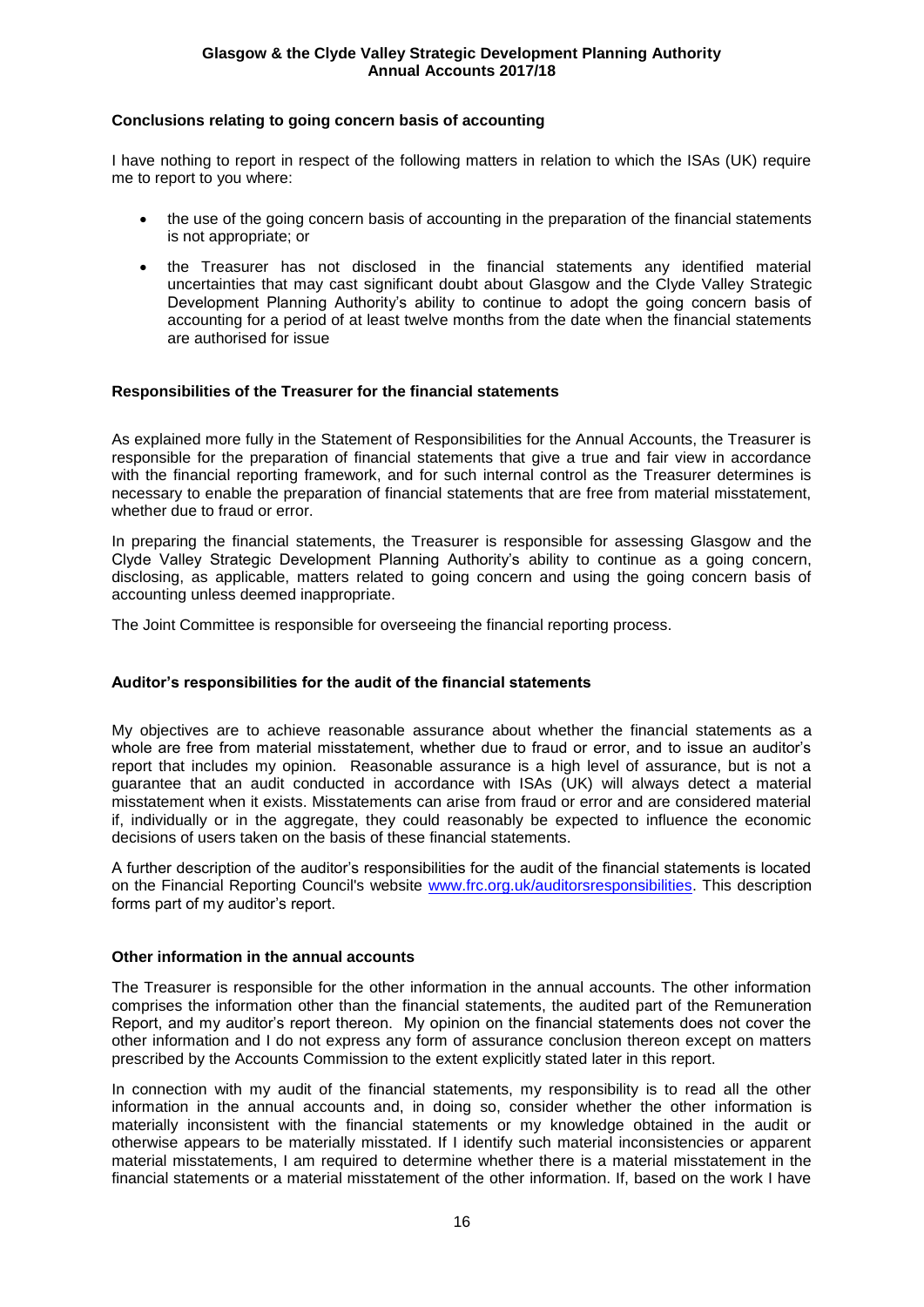performed, I conclude that there is a material misstatement of this other information, I am required to report that fact. I have nothing to report in this regard.

## **Report on other requirements**

#### **Opinions on other prescribed matters**

In my opinion, the audited part of the Remuneration Report has been properly prepared in accordance with The Local Authority Accounts (Scotland) Regulations 2014.

In my opinion, based on the work undertaken in the course of the audit

- the information given in the Management Commentary for the financial year for which the financial statements are prepared is consistent with the financial statements and that report has been prepared in accordance with statutory guidance issued under the Local Government in Scotland Act 2003; and
- the information given in the Annual Governance Statement for the financial year for which the financial statements are prepared is consistent with the financial statements and that report has been prepared in accordance with the Delivering Good Governance in Local Government: Framework (2016).

#### **Matters on which I am required to report by exception**

I am required by the Accounts Commission to report to you if, in my opinion:

- adequate accounting records have not been kept; or
- the financial statements and the auditable part of the Remuneration Report are not in agreement with the accounting records; or
- I have not received all the information and explanations I require for my audit; or
- there has been a failure to achieve a prescribed financial objective.

I have nothing to report in respect of these matters.

Mark Ferris Audit Scotland 4th Floor, South Suite The Athenaeum Building 8 Nelson Mandela Place Glasgow G2 1BT

September 2018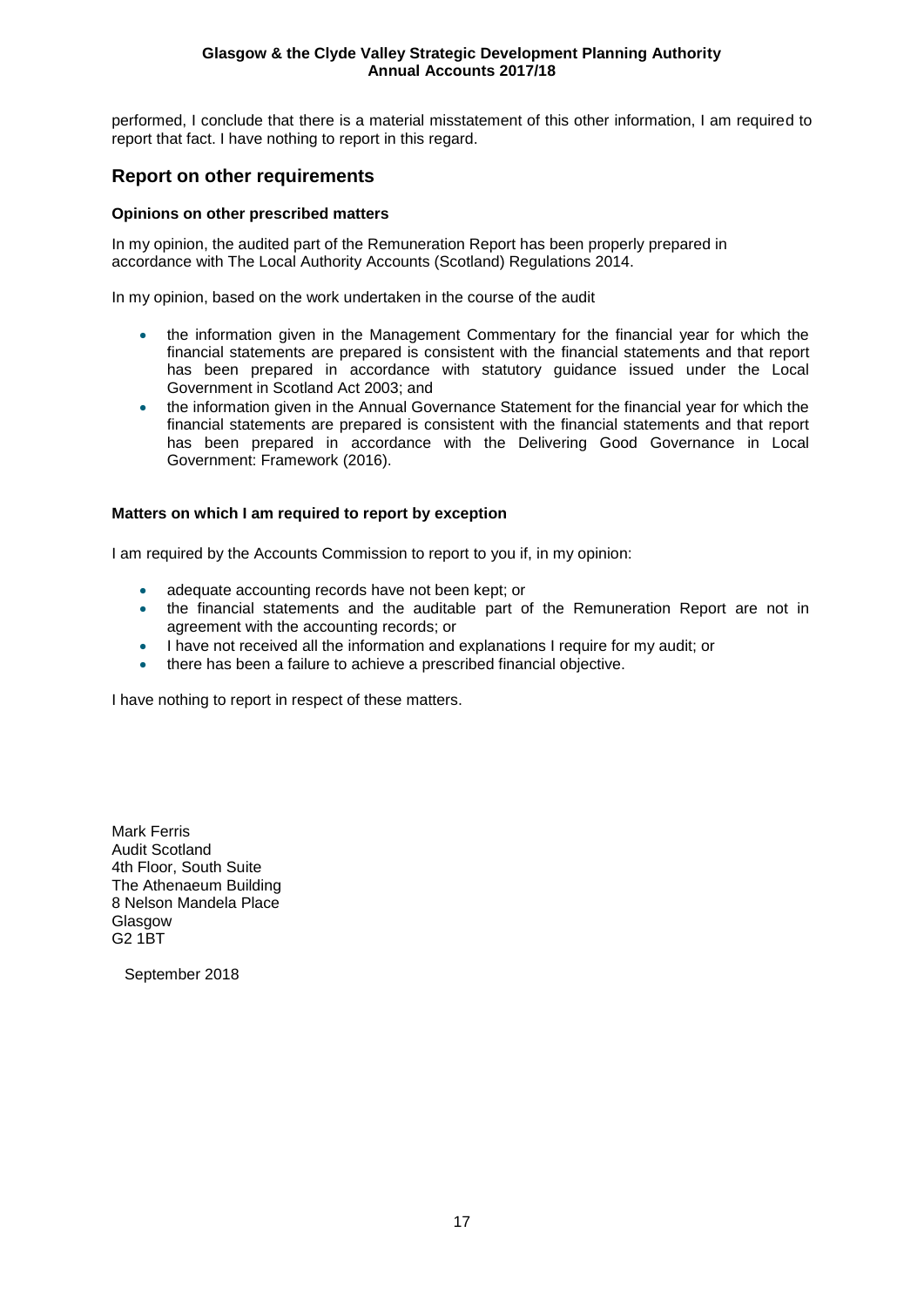### **Movement in Reserves Statement for the year ended 31 March 2018**

This statement shows the movement in the year on the different reserves held by the Joint Committee, analysed into usable reserves (that is, those reserves that can be applied to fund expenditure) and unusable reserves. The surplus or deficit on the provision of services line shows the true economic cost of providing the Joint Committee's services, more details of which are shown in the **comprehensive income and expenditure statement**.

|                                                                             |             | <b>Usable reserves</b>    | Unusable reserves         |                                                                            |                          |
|-----------------------------------------------------------------------------|-------------|---------------------------|---------------------------|----------------------------------------------------------------------------|--------------------------|
|                                                                             |             | Revenue<br><b>Reserve</b> | <b>Pension</b><br>Reserve | <b>Employee</b><br><b>Statutory</b><br><b>Adjustment</b><br><b>Account</b> | Total<br><b>Reserves</b> |
|                                                                             | <b>Note</b> | £                         | £                         | £                                                                          | £                        |
| Balance at 31 March 2016 carried forward                                    |             | ä,                        | (462,000)                 | (9,964)                                                                    | (471, 964)               |
| Movement in reserves during 2016-17                                         |             |                           |                           |                                                                            |                          |
| Total comprehensive income and expenditure                                  |             | (5, 325)                  | (446,000)                 |                                                                            | (451, 325)               |
| Adjustments between accounting basis and<br>funding basis under regulations | 7a & 7b     | 35,079                    | (32,000)                  | (3,079)                                                                    |                          |
| <b>Transfer from Creditors</b>                                              | 7a          | 258,487                   |                           |                                                                            | 258,487                  |
| Net increase or (decrease) before transfers to<br>other statutory reserves  |             | 288,241                   | (478,000)                 | (3,079)                                                                    | (192, 838)               |
| Transfers to or (from) other statutory reserves                             |             |                           |                           |                                                                            |                          |
| Transfer to creditors                                                       | 14          | (288, 241)                |                           |                                                                            | (288, 241)               |
| Increase or (decrease) in 2016-17                                           |             | $\blacksquare$            | (478,000)                 | (3,079)                                                                    | (481,079)                |
| Balance at 31 March 2017 carried forward                                    |             |                           | (940,000)                 | (13, 043)                                                                  | (953, 043)               |
| Movement in reserves during 2017-18                                         |             |                           |                           |                                                                            |                          |
| Total comprehensive income and expenditure                                  |             | (90, 321)                 | 825,000                   |                                                                            | 734,679                  |
| Adjustments between accounting basis and<br>funding basis under regulations | 7a & 7b     | 78,829                    | (78,000)                  | (829)                                                                      |                          |
| <b>Transfer from Creditors</b>                                              | 7a          | 288,241                   |                           |                                                                            | 288,241                  |
| Net increase or (decrease) before transfers to<br>other statutory reserves  |             | 276,749                   | 747,000                   | (829)                                                                      | 1,022,920                |
| Transfers (to) or from other statutory reserves                             |             |                           |                           |                                                                            |                          |
| Transfer to creditors                                                       | 14          | (276, 749)                |                           |                                                                            | (276, 749)               |
| Increase or (decrease) in 2017-18                                           |             |                           | 747,000                   | (829)                                                                      | 746,171                  |
| Balance at 31 March 2018 carried forward                                    |             |                           | (193,000)                 | (13, 872)                                                                  | (206, 872)               |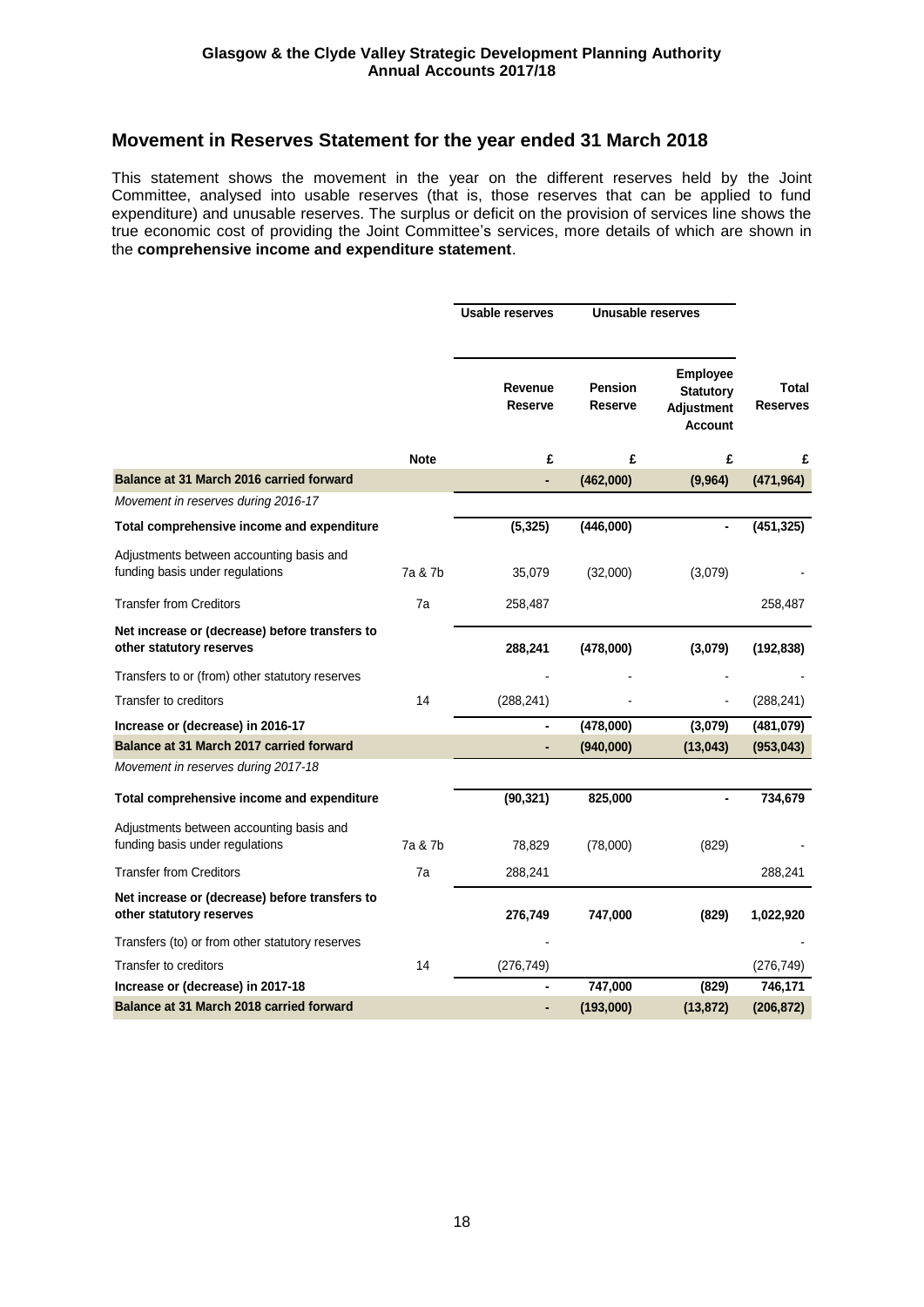## **Comprehensive Income and Expenditure Statement for the year ended 31 March 2018**

This statement shows the accounting cost of providing services and managing the Joint Committee during the year. It includes, on an accruals basis, all of the Joint Committee's day-to-day expenses and related income. It also includes transactions measuring the value of non-current assets actually consumed during the year and the real projected value of retirement benefits earned by employees during the year. The statement shows the accounting cost in accordance with generally accepted accounting practices, rather than the cost according to the statutory regulations that specify the net expenditure that local authorities need to take into account. The required adjustments between accounting basis and funding basis under regulations are shown in the **movement in reserves statement**.

| 2016/17    |                                                                  |             | 2017/18    |
|------------|------------------------------------------------------------------|-------------|------------|
| £          |                                                                  | <b>Note</b> | £          |
| 435,708    | <b>Employee Costs</b>                                            |             | 490,849    |
| 58,669     | <b>Property Costs</b>                                            |             | 61,680     |
| 105,333    | Supplies & Services *                                            |             | 101,823    |
| 16,006     | Contractors                                                      |             | 29,012     |
| 36,022     | <b>Administration Costs</b>                                      |             | 36,279     |
| 4,041      | Payments to Other Bodies                                         |             | 3,690      |
|            |                                                                  |             |            |
| 655,779    | <b>Cost of Services</b>                                          |             | 723,333    |
| (84, 256)  | Other Income                                                     |             | (76, 223)  |
| 13,302     | Financing & Investment Income & Expenditure                      | 10          | 22,711     |
| (579, 500) | <b>Requisitions from Members Authorities</b>                     | 15          | (579, 500) |
|            |                                                                  |             |            |
| 5,325      | (Surplus) or deficit on the provision of services                |             | 90,321     |
|            |                                                                  |             |            |
| 446,000    | Actuarial (Gains) or losses on pension assets and<br>liabilities | 17a         | (825,000)  |
| 446,000    | <b>Other Comprehensive Income &amp; Expenditure</b>              |             | (825,000)  |
| 451,325    | <b>Total Comprehensive Income &amp; Expenditure</b>              |             | (734,679)  |

\*The 2016/17 CIES has been restated to include Project Income and Expenditure within the provision of Services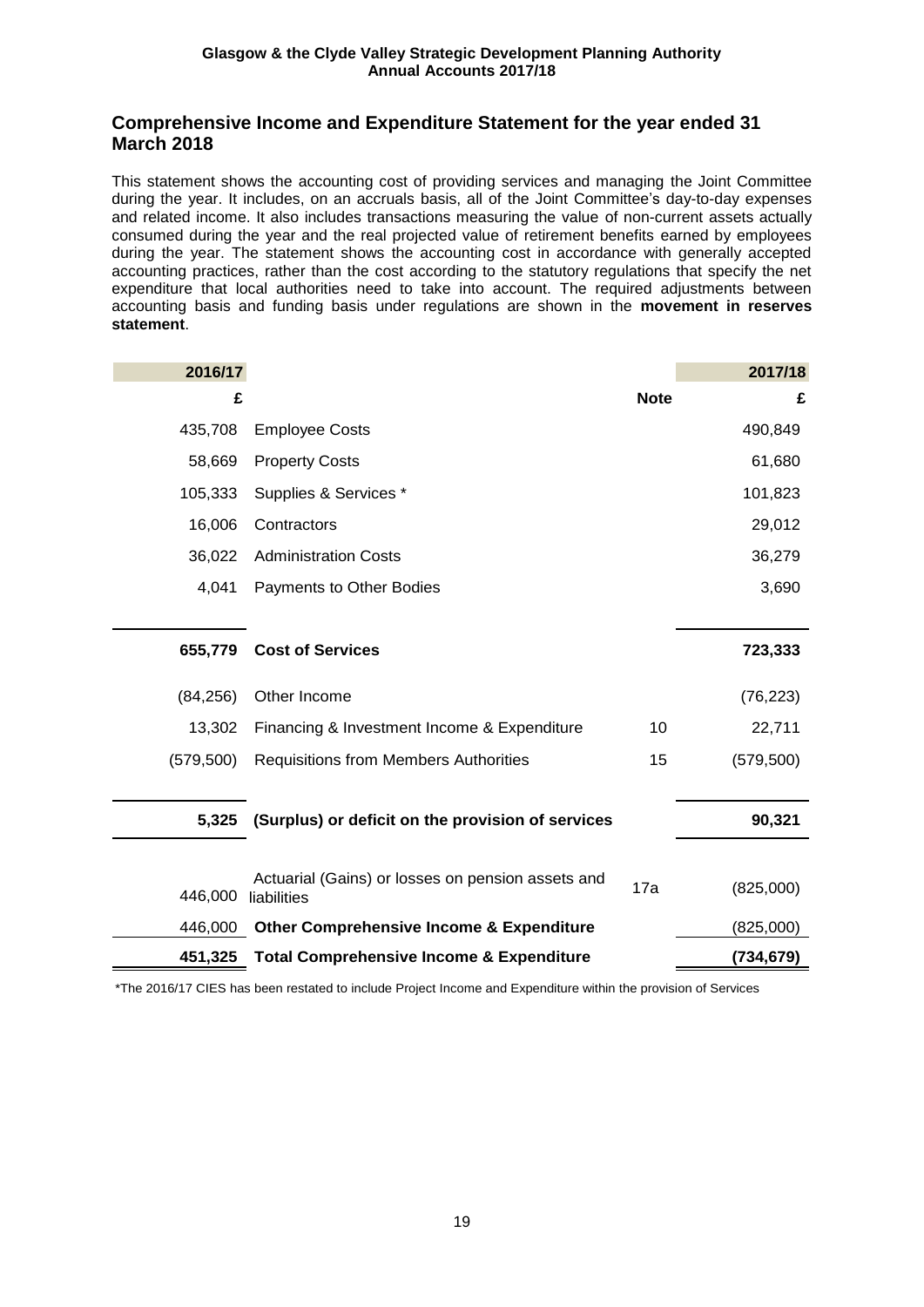## **Balance Sheet as at 31 March 2018**

The **balance sheet** shows the value as at 31 March 2018 of the assets and liabilities recognised by the Joint Committee. The net assets of the Joint Committee (assets less liabilities) are matched by the reserves held. Reserves are reported in two categories. The first category comprises usable reserves, which are those reserves that the Joint Committee may use to provide services, subject to the need to maintain a prudent level of reserves and any statutory limitations on their use. The second category of reserves comprises those that the Joint Committee is not able to use to provide services. This category includes reserves that hold unrealised gains and losses in the value of assets.

| 2016/17    |                                                  | <b>Note</b> | 2017/18    |
|------------|--------------------------------------------------|-------------|------------|
| £          | <b>Current Assets</b>                            |             | £          |
|            |                                                  |             |            |
| 433,301    | Funds held by Renfrewshire Council               |             | 388,033    |
| 17,997     | Debtors and Prepayments                          | 12          | 11,205     |
| 451,298    |                                                  |             | 399,238    |
|            | less Current Liabilities                         |             |            |
| (464, 341) | <b>Creditors And Accruals</b>                    | 13          | (413, 110) |
| (13,043)   | <b>Net (Liabilities)/Asset Excluding Pension</b> |             | (13, 872)  |
|            |                                                  |             |            |
|            | <b>Long Term Liabilities</b>                     |             |            |
| (940,000)  | Pension (liability)/Asset                        | 7b          | (193,000)  |
| (953, 043) | <b>Net (Liabilities)/Asset Including Pension</b> |             | (206, 872) |
|            |                                                  |             |            |
|            | <b>Represented by:</b>                           |             |            |
|            | <b>Useable Reserves</b>                          |             |            |
| (288, 241) | Balance due to Member Authorities                |             | (276, 749) |
| 288,241    | <b>Transfer to Creditors</b>                     | 7a          | 276,749    |
|            | <b>Unuseable Reserves</b>                        |             |            |
| (13,043)   | <b>Employee Statutory Adjustment Account</b>     | 7c          | (13, 872)  |
| (940,000)  | Pension Reserve                                  | 7b          | (193,000)  |
| (953, 043) |                                                  |             | (206, 872) |

The audited accounts were authorised for issue on 10 September 2018. Balance Sheet signed by:

**Alan Russell CPFA** Treasurer 10 September 2018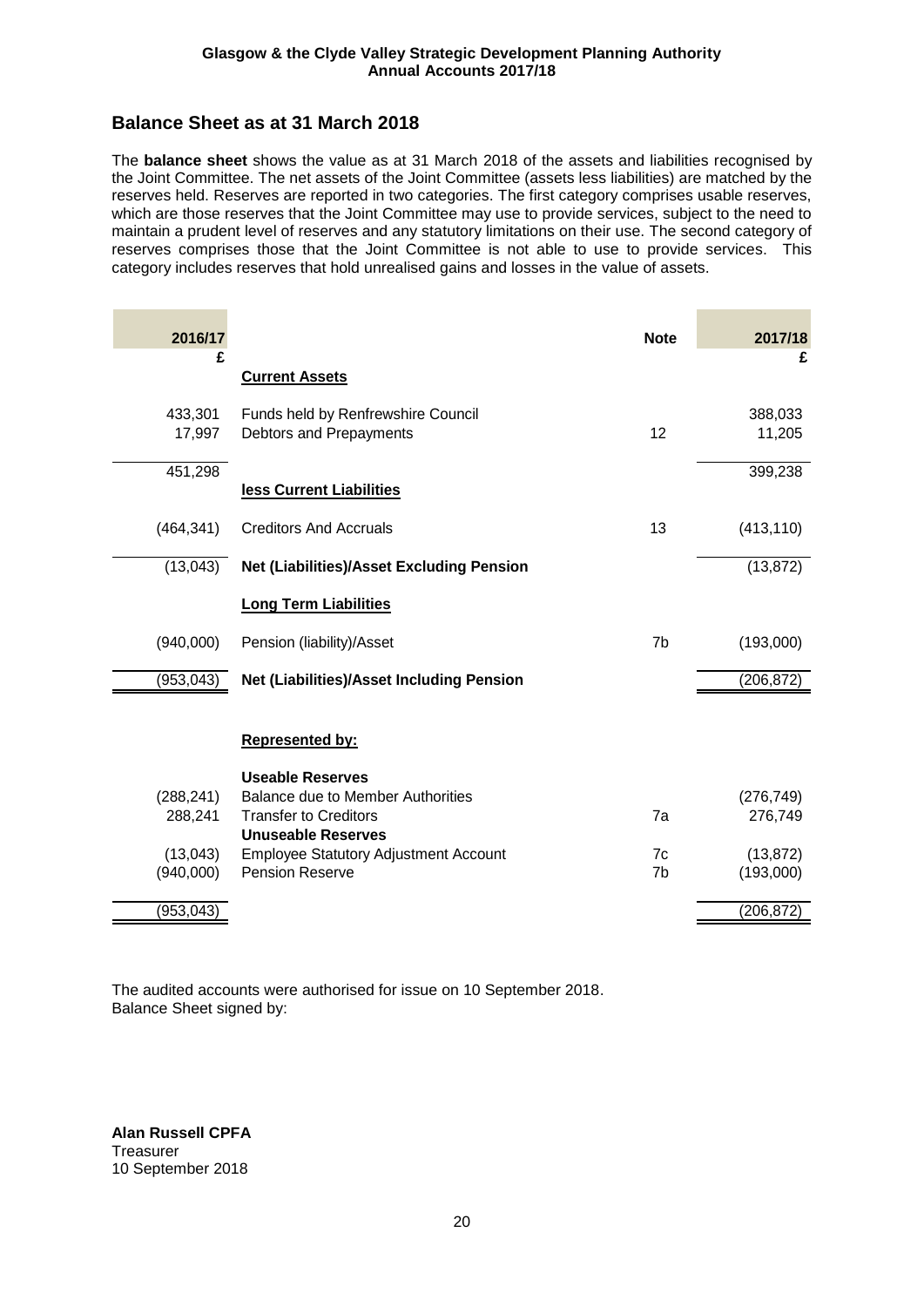## **Cash flow Statement for the year ended 31 March 2018**

This statement shows the changes in cash and cash equivalents during the year. It shows how the Joint Committee generates and uses cash and cash equivalents by classifying cash flows as operating, investing and financing activities. The amount of net cash flows arising from operating activities is a key indicator of the extent to which the operations of the Joint Committee are funded by way of requisition income or from the recipients of services provided. Investing activities represent the extent to which cash outflows have been made for resources that are intended to contribute to the Joint Committee's future service delivery. Cash flows arising from financing activities are useful in predicting claims on future cash flows by providers of capital (that is, borrowing) to the Joint Committee.

| 2016/17    |                                                                                                                          | 2017/18    |
|------------|--------------------------------------------------------------------------------------------------------------------------|------------|
| £          |                                                                                                                          | £          |
|            | <b>Operating Activities</b><br><b>Cash Inflows</b>                                                                       |            |
|            |                                                                                                                          |            |
| (716, 506) | Other receipts from operating activities                                                                                 | (746, 612) |
| (2,698)    | Interest received                                                                                                        | (2, 289)   |
| (719, 204) | Cash inflows generated from operating activities                                                                         | (748, 901) |
|            | <b>Cash Outflows</b>                                                                                                     |            |
| 348,657    | Cash paid to and on behalf of employees                                                                                  | 364,517    |
| 349,999    | Cash paid to suppliers for goods and services                                                                            | 359,315    |
| 66,496     | Other payments for operating activates                                                                                   | 70,338     |
| 765,152    | Cash outflows generated from operating activities                                                                        | 794,170    |
| 45,948     | Net (increase)/decrease in cash and cash<br>equivalents                                                                  | 45,269     |
| 479,250    | Cash and cash equivalents at the beginning of the<br>reporting period - short term deposits with Renfrewshire<br>Council | 433,302    |
| 433,302    | Cash and cash equivalents at the end of the reporting<br>period - short term deposits with Renfrewshire Council          | 388,033    |
| 45,948     | Net cash outflow in cash and cash equivalents in<br>year                                                                 | 45,269     |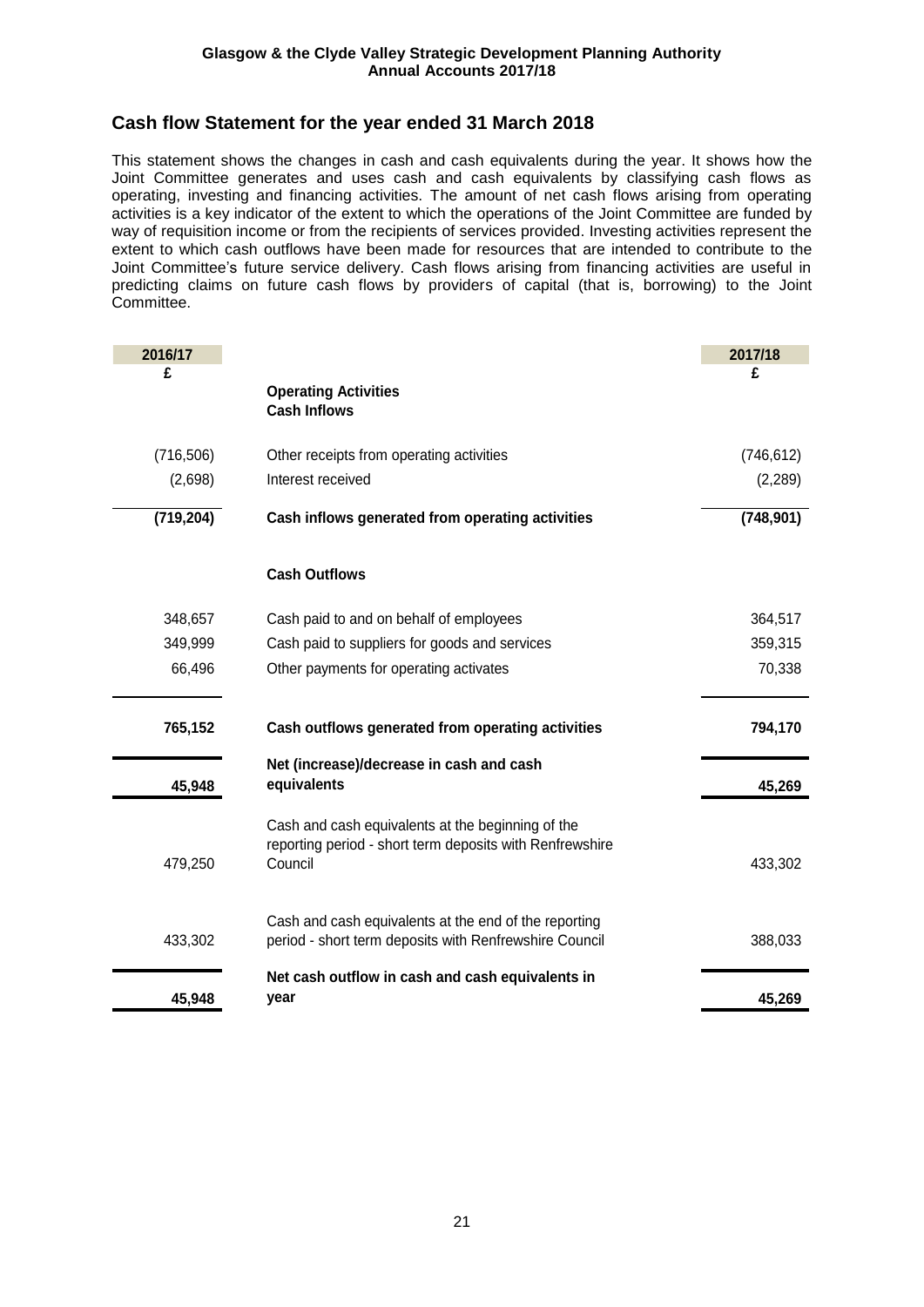# **Note 1 Expenditure Funding Analysis for the year ended 31 March 2018**

This statement shows how annual expenditure is used and funded from resources and provides a reconciliation of the statutory adjustments between the Joint Committees financial performance on a funding basis and the (surplus) or deficit on the provision of service in the Comprehensive Income and Expenditure statement.

| 2017/18                                             | (Surplus)/Deficit for<br>Year | <b>Net Expenditure</b><br>Chargeable to the<br><b>General Fund</b> | <b>Adjustments</b><br>between Funding<br>and Accounting<br>basis | Net Expenditure in<br>the<br>Comprehensive<br>Income and<br><b>Expenditure</b><br><b>Statement</b> |
|-----------------------------------------------------|-------------------------------|--------------------------------------------------------------------|------------------------------------------------------------------|----------------------------------------------------------------------------------------------------|
|                                                     | £                             | £                                                                  | £                                                                | £                                                                                                  |
| Balance as at 31st March 2018                       | 11,492                        |                                                                    |                                                                  | 11,492                                                                                             |
| <b>Employee Statutory Adjustment</b>                |                               | 829                                                                |                                                                  | 829                                                                                                |
| Pension Cost                                        |                               |                                                                    | 53,000                                                           | 53,000                                                                                             |
| <b>Pension Interest</b>                             |                               |                                                                    | 25,000                                                           | 25,000                                                                                             |
| (Surplus) or deficit on the<br>provision of service |                               |                                                                    |                                                                  | 90,321                                                                                             |

| 2016/17                                             | (Surplus)/Deficit for<br>Year | <b>Net Expenditure</b><br>Chargeable to the<br><b>General Fund</b> | <b>Adjustments</b><br>between Funding<br>and Accounting<br>basis | Net Expenditure in<br>the<br>Comprehensive<br>Income and<br><b>Expenditure</b><br><b>Statement</b> |
|-----------------------------------------------------|-------------------------------|--------------------------------------------------------------------|------------------------------------------------------------------|----------------------------------------------------------------------------------------------------|
|                                                     | £                             | £                                                                  | £                                                                | £                                                                                                  |
| Balance as at 31st March 2017                       | (29, 754)                     |                                                                    |                                                                  | (29, 754)                                                                                          |
| Approved draw on reserves                           |                               |                                                                    |                                                                  |                                                                                                    |
| <b>Employee Statutory Adjustment</b>                |                               | 3.079                                                              |                                                                  | 3,079                                                                                              |
| Pension Cost                                        |                               |                                                                    | 16,000                                                           | 16,000                                                                                             |
| <b>Pension Interest</b>                             |                               |                                                                    | 16,000                                                           | 16,000                                                                                             |
| (Surplus) or deficit on the<br>provision of service |                               |                                                                    |                                                                  | 5,325                                                                                              |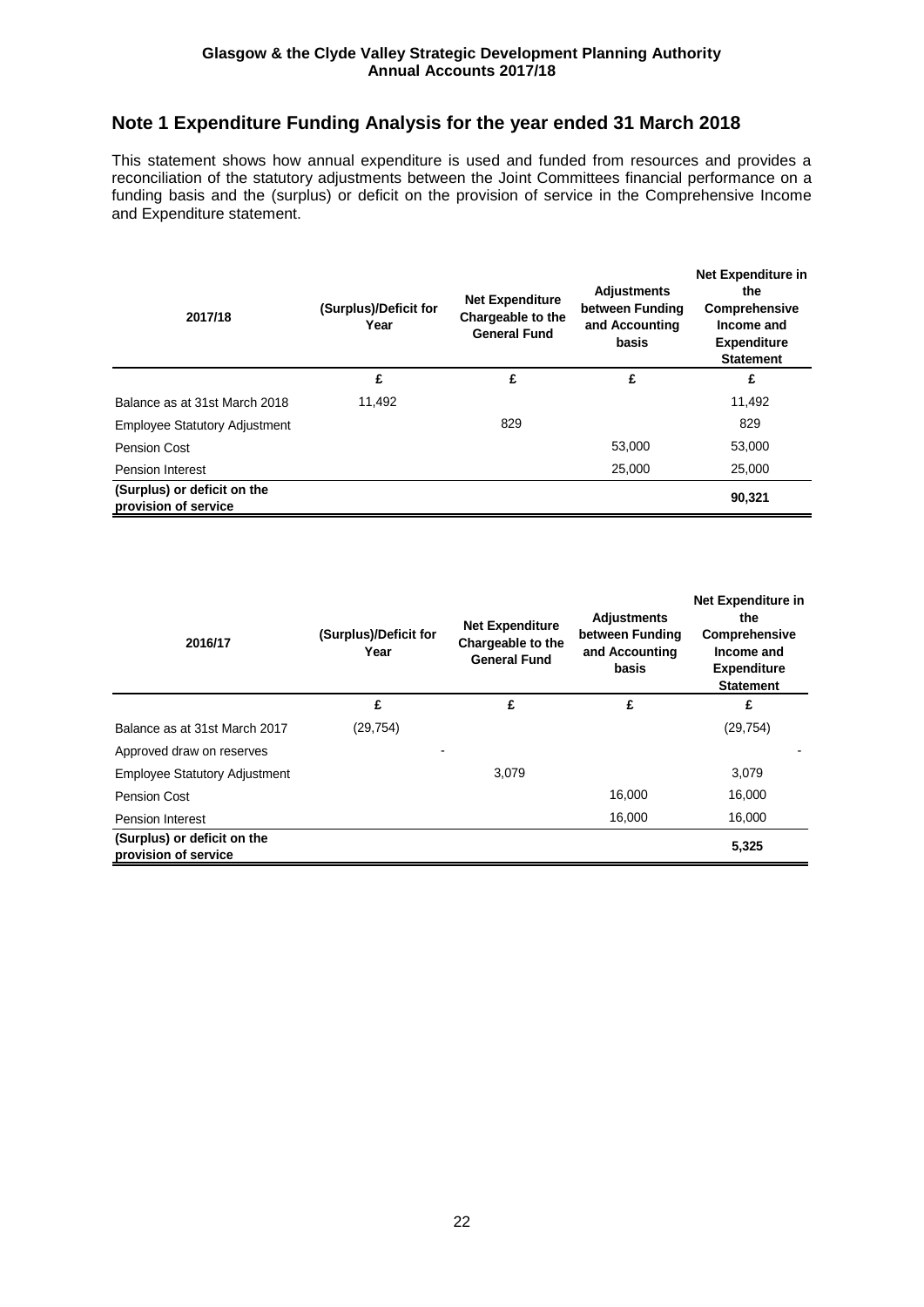# **Note 2 Accounting Policies**

The Financial Statements for the year ended 31 March 2018 have been prepared in accordance with proper accounting practice as per section 12 of the Local Government in Scotland Act 2003. Proper accounting practice comprises the Code of Practice on Local Authority Accounting in the United Kingdom (the Accounting Code) and the Service Reporting Code of Practice for Local Authorities 2017/18, (SeRCOP) supported by International Financial Reporting Standards and recommendations made by the Local Authority (Scotland) Accounts Advisory Committee (LASAAC). They are designed to give a true and fair view of the financial performance and position of the Joint Committee and comparative figures for the previous financial year are provided. There are no significant departures from these recommendations.

The following accounting concepts have been considered in the application of accounting policies:

**Accruals basis** - the accruals concept requires the non-cash effects of transactions to be included in the financial statement for the year in which they occur, not in the period in which payment is made or income received.

**Going concern** - the going concern concept assumes that the Joint Committee will continue in existence for the foreseeable future.

**Understandability** – users of the financial statements are assumed to have a reasonable knowledge of accounting and local government.

**Relevance** – the information in the financial statements is useful for assessing the Joint Committee's stewardship of public funds and for making economic decisions.

**Materiality** - information is included in the financial statements where the information is of such significance that it could influence the decisions or assessments of users of the information.

**Reliability** – information included in the financial statements faithfully represents the substance of transactions, is free from bias and material error, is complete within the bounds of materiality and cost, and has been prudently prepared.

**Primacy of legislative requirements** - legislative requirements have priority over accounting principles in the event of conflict between legislation and the Accounting Code.

The accounts have been prepared under the historic cost convention. The following accounting policies used in the preparation of the statements have been reviewed in line with changes made to the Accounting Code following the introduction of International Financial Reporting Standards.

#### **Accruals of Expenditure and Income**

Activity is accounted for in the year that it takes place, not simply when cash payments are made or received. In particular:

- i. Revenue from the sale of goods is recognised when the Joint Committee transfers the significant risks and rewards of ownership to the purchaser, and it is probable that the economic benefits or service potential associated with the transaction will flow to the Joint Committee.
- ii. Revenue from the provision of services is recognised when the Joint Committee can measure reliably the percentage of completion of the transaction and it is probable that the economic benefits or service potential associated with the transaction will flow to the Joint Committee.
- iii. Supplies are recorded as expenditure when they are consumed. Where there is a gap between the date supplies are received and their consumption, they are carried as inventories on the Balance Sheet.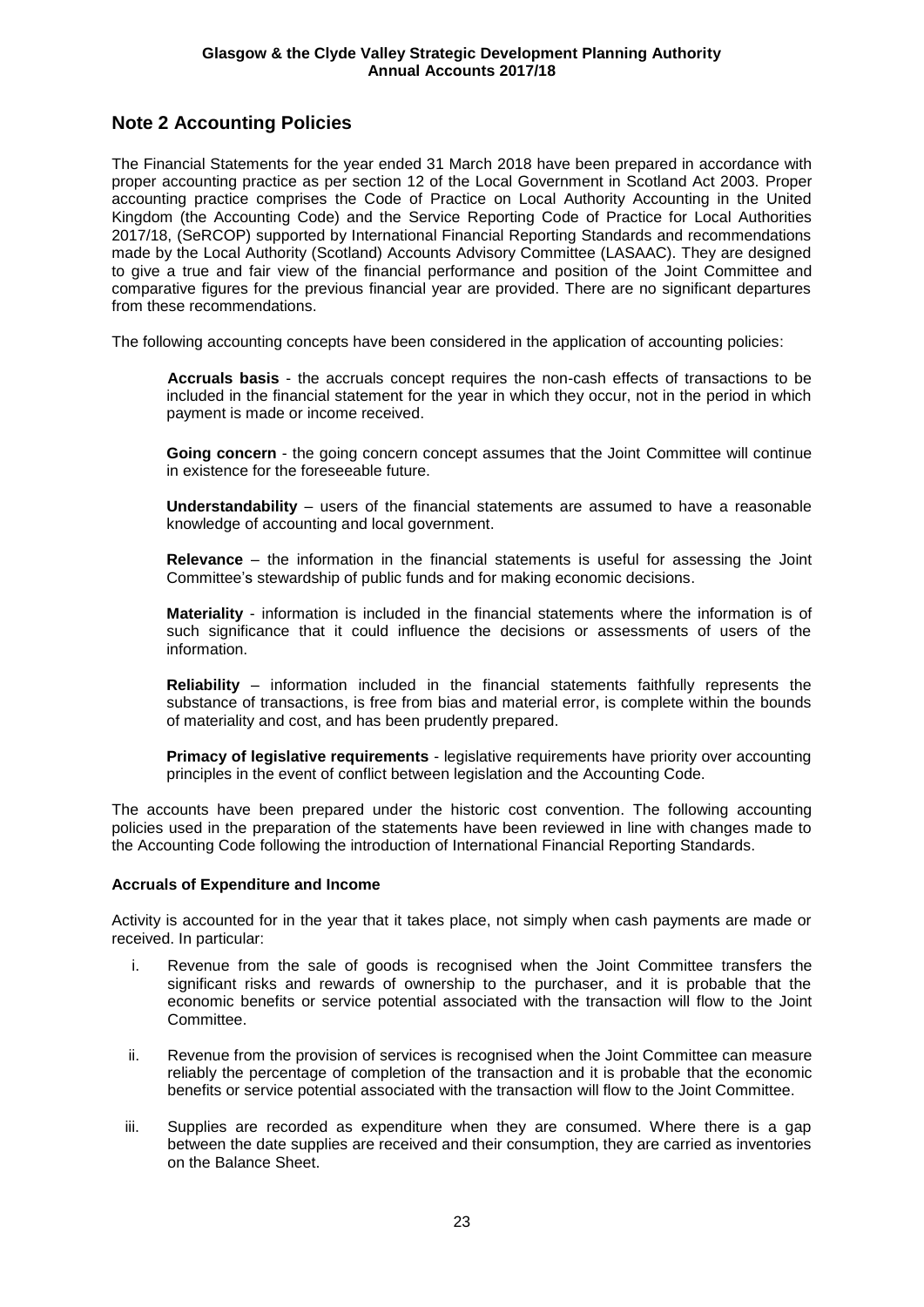- iv. Where income and expenditure have been recognised but cash has not been received or paid, a debtor or creditor for the relevant amount is recorded in the Balance Sheet. Where there is evidence that debts are unlikely to be settled, the balance of debtors is written down and a charge made to revenue for the income that might not be collected.
- v. Suppliers invoices paid in the two weeks following the year-end are accrued together with specific accruals in respect of further material items provided the goods or services were received by the Balance Sheet date.

#### **Cash and Cash Equivalents**

Cash is defined as cash in hand and deposits repayable on demand less overdrafts repayable on demand.

### **Contingent Assets and Liabilities**

Contingent assets and liabilities are not recognised in the financial statements, but are disclosed as a note to the accounts where they are deemed material.

### **Employee Benefits**

#### Benefits payable during employment

All salaries and wages earned up to the Balance Sheet date are included in the accounts irrespective of when payment was made. An accrual is made for the cost of holiday and flexi-leave entitlements earned by employees but not taken before the year end; and which employees may carry forward into the next financial year.

#### Post employment benefits

The Joint Committee participates in the Local Government Pension Scheme which is administered by the Strathclyde Pension Fund. The Local Government Pension Scheme is accounted for as a defined benefit scheme, and in accordance with International Accounting Standard 19 (IAS19) the Joint Committee has disclosed certain information concerning the assets, liabilities, income and expenditure relating to the pension scheme. IAS 19 requires that an organisation must account for retirement benefits when it is committed to giving them, even if the giving will be many years into the future.

This involves the recognition in the Balance Sheet of the Joint Committee's share of the net pension asset or liability in the Strathclyde Pension Fund and a pension reserve. The Comprehensive Income and Expenditure Statement also recognises changes during the year in the pension asset or liability. Service expenditure includes pension costs based on employers' pension contributions payable and payments to pensioners in the year.

The liabilities of the Strathclyde Pension Fund attributable to the Joint Committee are included in the Balance Sheet on an actuarial basis using the projected unit method ie an assessment of the future payments that will be made in relation to retirement benefits earned to date by employees, based on assumptions about mortality rates, employee turnover rates and projections of earnings for current employees. Liabilities are discounted to their value at current prices using a discount rate based on the current rate of return available on a high quality corporate bond of equivalent currency and term to the scheme liabilities.

The assets of the Strathclyde Pension Fund attributable to the Joint Committee are included in the Balance Sheet at their fair value, principally the bid price for quoted securities, and estimated fair value for unquoted securities.

Note 17 to the Core Financial Statements provides further information.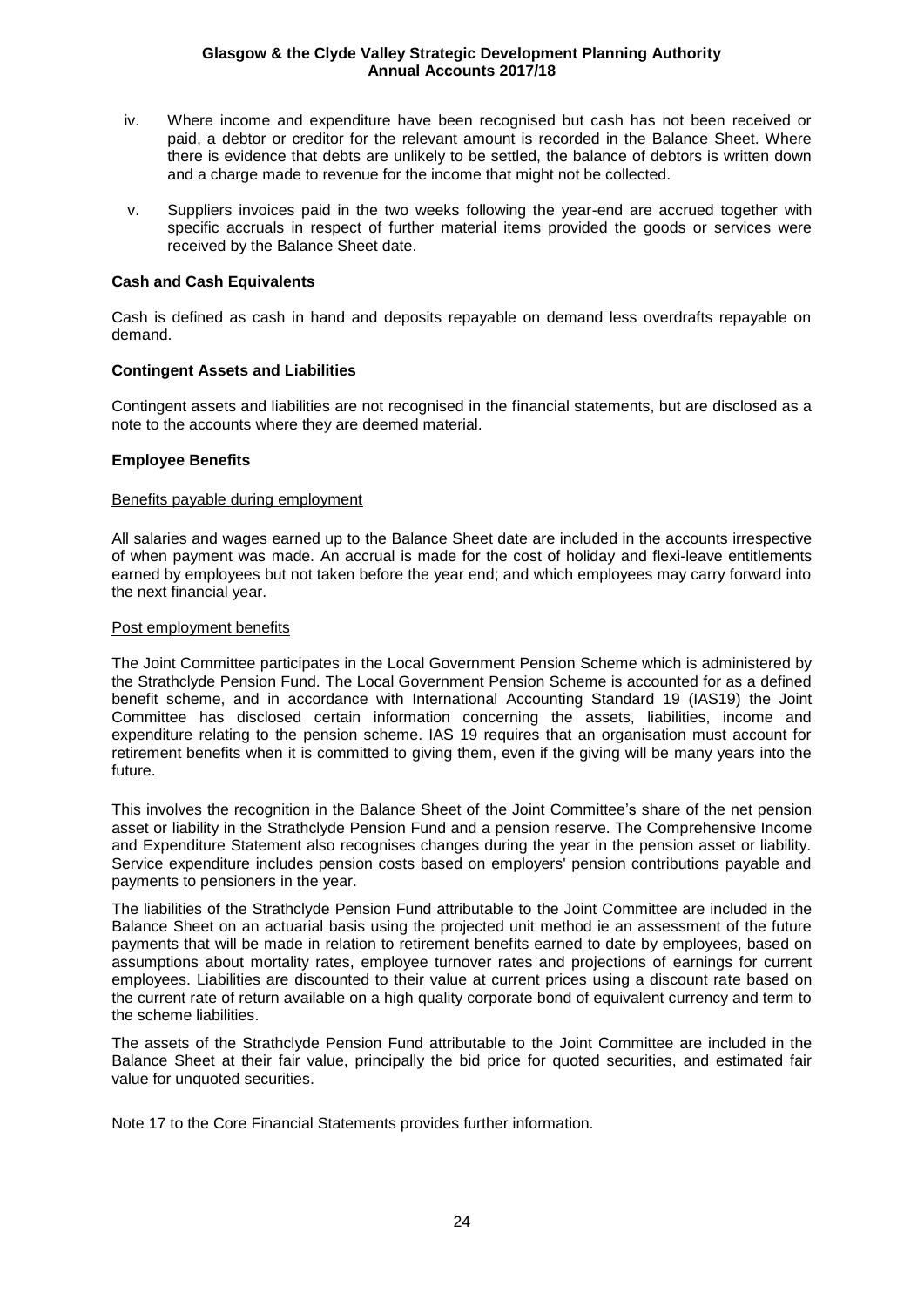#### **Events after the Balance Sheet date**

Events after the balance Sheet date are those events, both favourable and unfavourable, that occur between the end of the reporting period and the date when the Statements are authorised for issue. There are two types of events:

- Adjusting events those that provide evidence of conditions that existed at the end of the reporting period, and the Statements are adjusted to reflect such events
- Non-adjusting events those that are indicative of conditions that arose after the reporting period, and the Statements are not adjusted. Where a category of events would have a material effect, disclosure is made in the notes of the nature of the event and its estimated financial effect.

Events taking place after the date of authorisation for issue are not reflected in the Statements. Note 6 provides further information.

#### **Prior Period Adjustments**

Where there has been a change in accounting policy, that change will be applied retrospectively, that is, prior period figures will be restated unless the Code specifies transitional provisions that shall be followed. Where there has been a change in accounting estimate, that change will be applied prospectively, that is, prior period figures will not be restated. Where a material misstatement or omission has been discovered relating to a prior period, that misstatement or omission will be restated unless it is impracticable to do so.

#### **Government Grants and other Contributions**

Whether paid on account, by instalments or in arrears, government grants and third party contributions and donations are recognised as due to the Joint Committee when there is reasonable assurance that:

- the Joint Committee will comply with the conditions attached to the payments, and
- the grants or contributions will be received.

Amounts recognised as due to the Joint Committee are not credited to the Comprehensive Income and Expenditure Statement until conditions attaching to the grant or contribution have been satisfied. Monies advanced as grants and contributions are carried in the Balance Sheet as creditors.

#### **Leases**

Leases are classified as finance leases where the terms of the lease transfer substantially all the risks and rewards incidental to ownership of the property from the lessor to the lessee. All other leases are classified as operating leases. Where a lease covers both land and buildings, the land and buildings elements are considered separately for classification.

Arrangements that do not have the legal status of a lease but convey a right to use an asset in return for payment are accounted for under this policy where fulfilment of the arrangement is dependent on the use of specific assets. The Joint Committee is not party to any finance leases.

#### *Operating Leases*

Rentals paid under operating leases are charged to the Comprehensive Income and Expenditure Statement as an expense of the services benefiting from use of the leased property, plant or equipment. Charges are made on a straight-line basis over the life of the lease, even if this does not match the pattern of payments (eg, there is a rent-free period at the commencement of the lease). The risks and rewards of ownership remain with the lessors along with the title of the property.

#### **Property, Plant and Equipment**

Glasgow & the Clyde Valley Strategic Development Planning Authority is a Joint Committee as constituted under s106(1) of the Local Government (Scotland) Act 1973. The Joint Committee has no legal power to hold assets. Any cash assets held are matched by an equivalent creditor balance.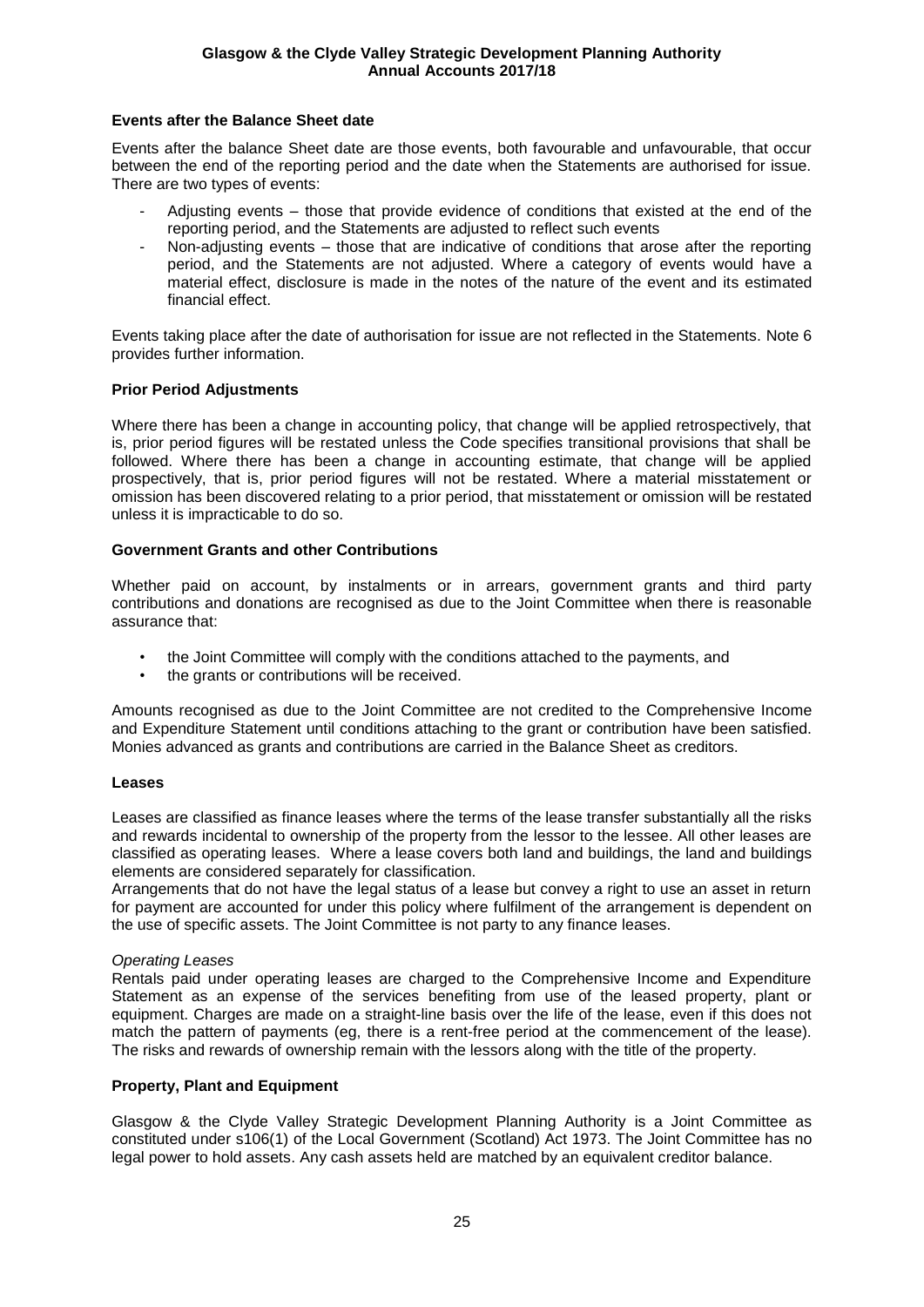### **Reserves**

The Joint Committee has three reserve funds. The Revenue Reserve contains any balance of requisition income from members of the Joint Committee.

The Pension Reserve arises from the IAS19 accounting disclosures for retirement benefits and recognises the Joint Committee share of actuarial gains and losses in the Strathclyde Pension Fund and the change in the Joint Committee's share of the Pension Fund net liability chargeable to the Income and Expenditure Account.

The Employee Statutory Adjustment Account absorbs the differences that would otherwise arise on the Revenue Reserve from accruing for short term accumulating absences at the end of the financial year. Generally accepted accounting practices require that all short-term employee benefits, including accumulating compensated absences, should be recognised as a cost in the accounts for the year to which they relate. This means that where employees' full holiday entitlement, time in lieu or credit flexi-time balance has not been taken by the financial year-end, the cost of the untaken days or time is calculated and recorded as an accrued expense. However, statutory arrangements require that the impact of such accrued expenditure on the Revenue Reserve is neutralised by transfers to or from the Employee Statutory Adjustment Account.

### **VAT**

Income and Expenditure excludes any amount relating to Value Added Tax (VAT), as all VAT is payable to HM Revenue & Customs and all VAT is recoverable from them.

## **Note 3 Accounting Standards Issued not Adopted**

There are no accounting standards relevant to the financial statements of the Joint Committee which have not been adopted.

## **Note 4 Critical Judgements in Applying Accounting Policies**

In applying the accounting policies set out in Note 2, the Joint Committee has had to make certain judgements about complex transactions or those involving uncertainty about future events. Where a critical judgement has been made this is referred to in the relevant note to the core financial statements; however, a summary of those with the most significant effect is detailed below.

Leases **An analysis of the terms of the lease for the office accommodation at** West Regent Street leased by the Joint Committee has concluded it is an operating lease. Note 11 provides further information.

## **Note 5 Assumptions made about the future**

The Statement of Accounts contains estimated figures that are based on assumptions made by the Joint Committee about the future or that are otherwise uncertain. Estimates are made taking into account historical experience, current trends and other relevant factors. However, because balances cannot be determined with certainty, actual results could be materially different from the assumptions and estimates.

The items in the Balance Sheet at 31 March 2018 for which there is a significant risk of material adjustment in the forthcoming financial year are as follows: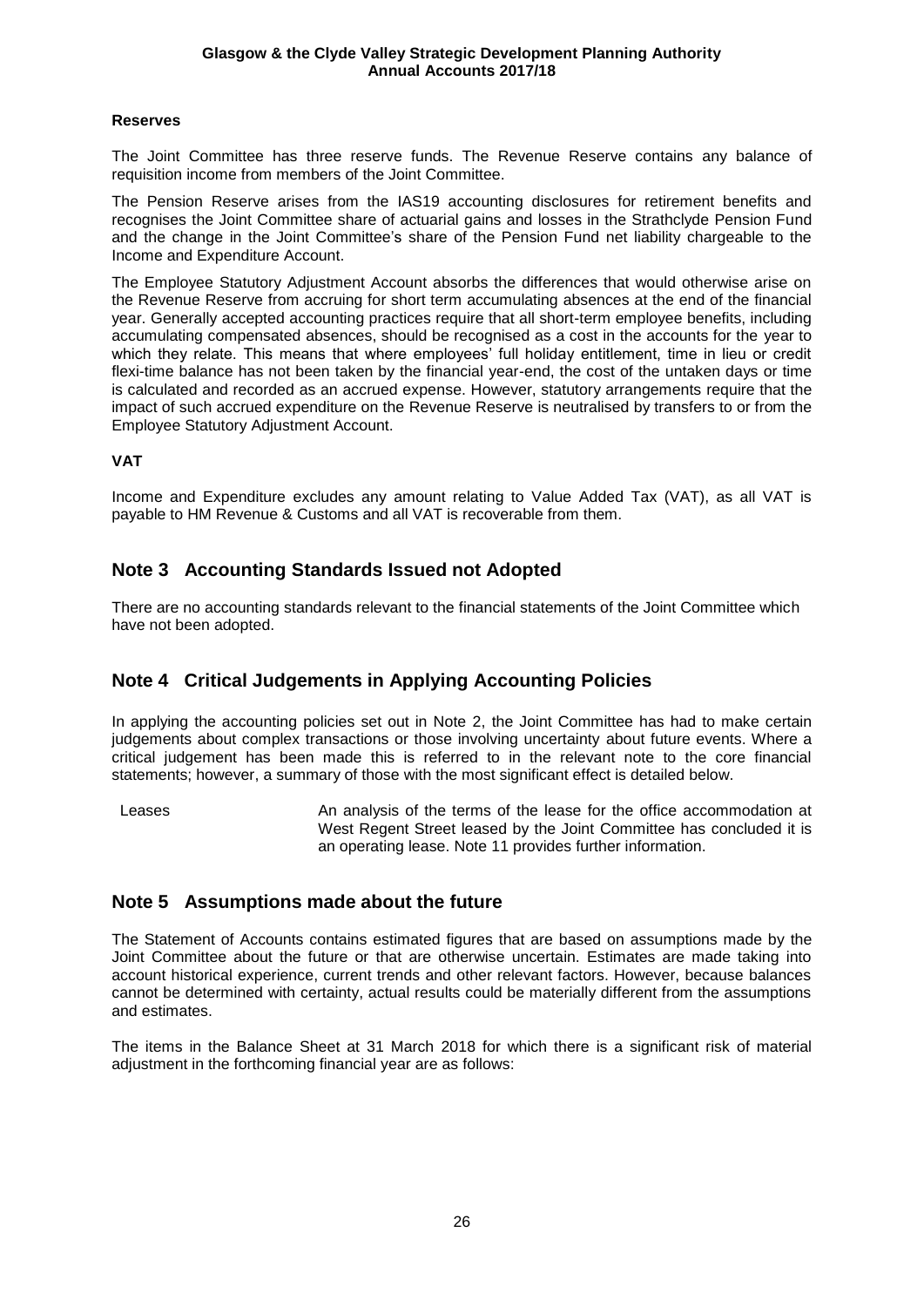| ltem      | Uncertainties                          |
|-----------|----------------------------------------|
| Pensions  | Estimation of the net liability to pay |
| Liability | pensions depends on a number of        |
|           | complex judgements relating to the     |
|           | discount rate used, the rate at which  |
|           | salaries are projected to increase,    |
|           | changes in retirement ages, mortality  |
|           | rates and expected returns<br>on       |
|           | pension fund assets. A firm of         |
|           | consulting actuaries is engaged to     |
|           | provide the Joint Committee with       |
|           | expert advice about the assumptions    |
|           | to be applied.                         |
|           |                                        |

**Incertainties Intervention Effect if Results differ from Assumption** The effects on the net pensions liability of changes in individual assumptions can be measured. For instance, a 0.5% decrease in the discount rate assumption would result in an increase in the pension liability of £0.452 million. However, the assumptions interact in complex ways. During 2017/18, the appointed actuaries advised that the net pension asset had increased by £0.825 million attributable to updating of the financial assumptions.

### **Note 6 Events after the balance sheet date**

Events taking place after the authorised for issue date per the balance sheet are not reflected in the financial statements or notes. Where events taking place before this date provided information about conditions existing at 31 March 2018, the figures in the financial statements and notes have been adjusted in all material respects to reflect the impact of this information. There are no non adjusting events.

## **Note 7 Details of Movement in Reserves**

#### **a. Revenue Reserve**

| 2016/17    |                                                                                                        | 2017/18    |
|------------|--------------------------------------------------------------------------------------------------------|------------|
| £          |                                                                                                        | £          |
| (258, 487) | Balance as at 1 April                                                                                  | (288, 241) |
| (32,000)   | Transfer to pension reserve                                                                            | (78,000)   |
| (3,079)    | Transfer to employee statutory adjustment account                                                      | (829)      |
|            | Transfers to or (from) other statutory reserves                                                        |            |
| 5.325      | (Surplus) or Deficit on provision of services (from the<br>Comprehensive Income & Expenditure Account) | 90.321     |
| (288,241)  | Balance as at 31 March                                                                                 | (276.749)  |

This represents the excess of member authority requisitions over expenditure in any one year and is shown as payable to the member authorities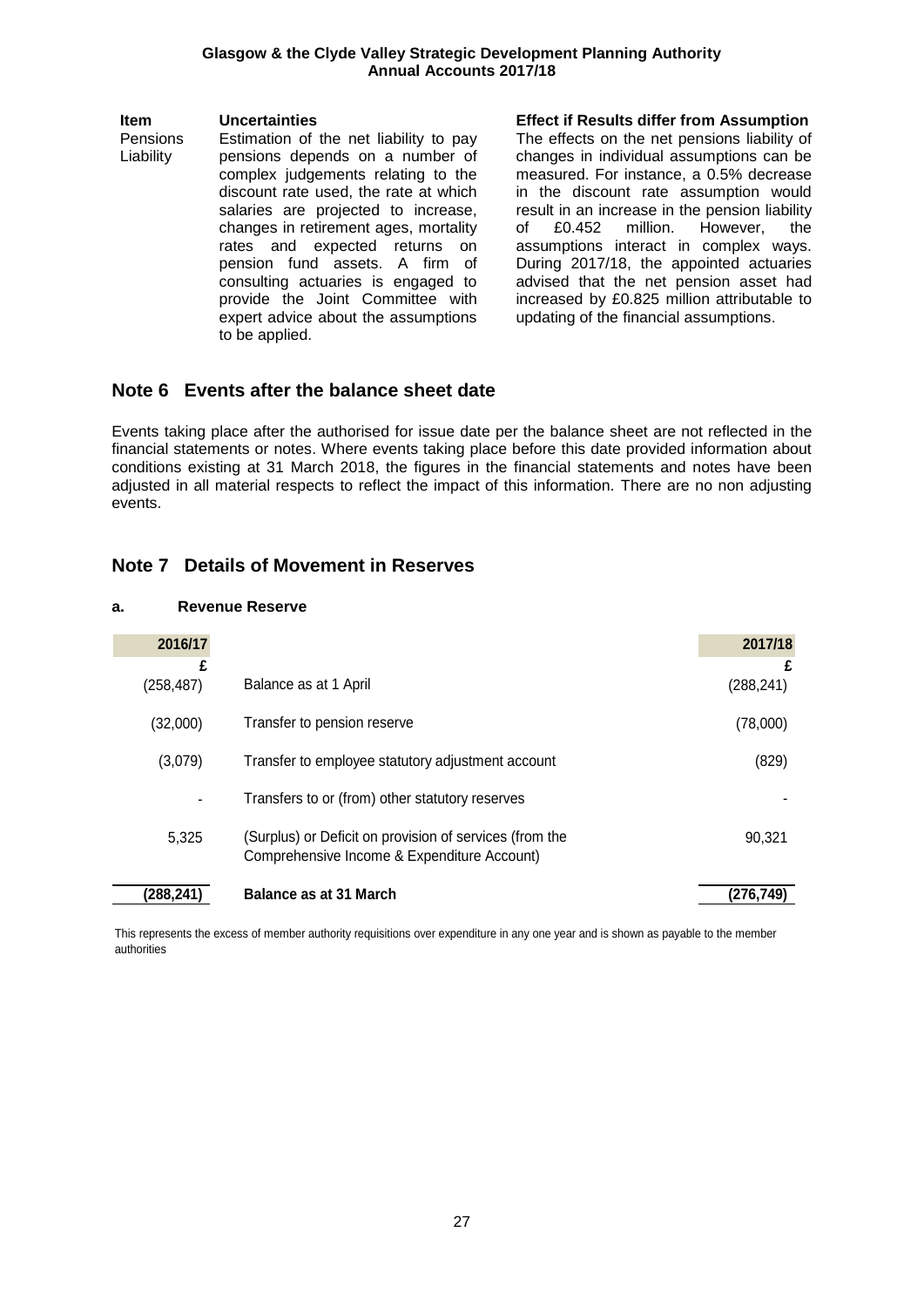#### **b. Pension Reserve**

| 2016/17   |                                                                                                                                                                                         | 2017/18   |
|-----------|-----------------------------------------------------------------------------------------------------------------------------------------------------------------------------------------|-----------|
| (462,000) | Balance as at 1 April                                                                                                                                                                   | (940,000) |
| (446,000) | Actuarial Gains and Losses (see note 17)                                                                                                                                                | 825,000   |
| (32,000)  | Net additional amount required by statue and non-statutory proper<br>practices to be taken into account when determining the surplus or<br>deficit on the revenue reserves for the year | (78,000)  |
| (940.000) | <b>Balance as at 31 March</b>                                                                                                                                                           | (193,000) |

The Pension Reserve absorbs the timing differences arising from the different arrangements for accounting for postemployment benefits and for funding benefits in accordance with statutory provisions. The Joint Committee accounts for postemployment benefits in the **comprehensive income and expenditure statement** as the benefits are earned by employees accruing years of service, updating the liabilities recognised to reflect inflation, changing assumptions and investment returns on any resources set aside to meet the costs. However, statutory arrangements require benefits earned to be financed as the Joint Committee makes employer's contributions to pension funds. The credit balance on the Pension Reserve shows a moderate excess in the benefits earned by past and current employees and the Joint Committee's share of the Strathclyde Pension Fund resources available to meet them.

#### **c. Employee Statutory Adjustment Account**

| 2016/17   |                                                                                             | 2017/18   |
|-----------|---------------------------------------------------------------------------------------------|-----------|
| (9,964)   | Balance as at 1 April                                                                       | (13,043)  |
| 9,964     | Reversal of prior year accrual for short-term accumulating<br>compensated absences          | 13.043    |
| (13,043)  | Recognition of the accrual for short-term accumulating<br>compensating absences at 31 March | (13, 872) |
| (13, 043) | Balance as at 31 March                                                                      | (13,872)  |

The Employee Statutory Adjustment Account absorbs the differences that would otherwise arise on revenue balances from accruing for short-term accumulating compensated absences at the end of the financial year. Generally accepted accounting practices require that all short-term employee benefits, including accumulating compensated absences, should be recognised as a cost in the accounts for the year to which they relate. This means that where employees' full holiday entitlement, time in lieu or credit flexi-time balance has not been taken by the financial year-end, the cost of the untaken days or time is calculated and recorded as an accrued expense. However, statutory arrangements require that the impact of such accrued expenditure on revenue balances is neutralised by transfers to or from the Employee Statutory Adjustment Account.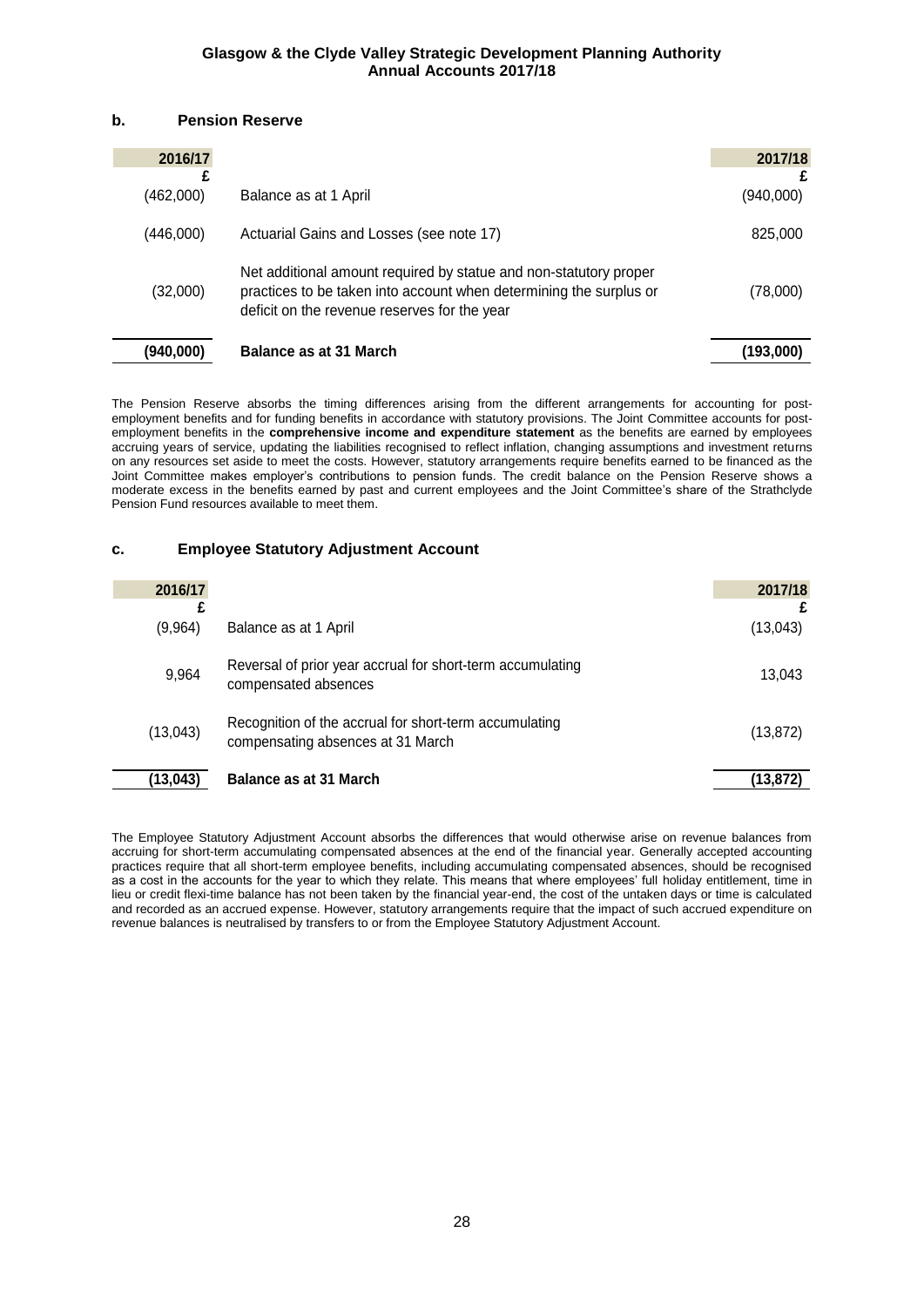### **Note 8 Reconciliation of the Balance on the Comprehensive Income and Expenditure Statement to the Movement in Reserves Statement**

The deficit for the year on the Revenue Reserves was £78,829 less than the Comprehensive Income and Expenditure Statement result. The table below gives a breakdown of the differences between the income and expenditure included in the Joint Committee's Comprehensive Income and Expenditure Statement in accordance with the Code and the amounts that statute and non-statutory proper practice require the Joint Committee to debit and credit the Revenue Reserve Balance.

| 2016/17<br>£                    |                                                                                                                                                                                     | 2017/18<br>£                     |
|---------------------------------|-------------------------------------------------------------------------------------------------------------------------------------------------------------------------------------|----------------------------------|
|                                 | Amounts to be included in the Comprehensive Income and<br><b>Expenditure Statement but required by statue to be excluded</b><br>when determining the Movement in Reserves Statement |                                  |
| (89,000)<br>(3,079)<br>(92,079) | Net charges made for retirement benefits in accordance with IAS19<br>Net charges for employment short-term accumulating absences                                                    | (138,000)<br>(829)<br>(138, 829) |
|                                 | Amounts not included in the Comprehensive Income and<br><b>Expenditure Statement but required to be included by statue</b><br>when determining the Movement in Reserves Statement   |                                  |
| 57,000                          | Employers contributions payable to the Strathclyde Pension Fund<br>Net additional amount required to be debited or credited to the                                                  | 60,000                           |
| (35,079)                        | Revenue Reserves balance for the year                                                                                                                                               | (78.829)                         |

## **Note 9 Green Network Partnership**

#### **Overview**

The Glasgow Clyde Valley Green Network Partnership (GCVGNP) was formed in 2006 to develop a co-ordinated approach that will deliver major improvement in the scale and quality of green network provision across Glasgow Clyde Valley.

There is a strong relationship between the GCVSDPA and the GCVGNP: The SDP manager and assistant manager are Chair and Vice Chair of the GNP Board; the GCVSDPA Joint Committee acts for its constituent local authorities to agree local authority funding to support the GNP Business Plan: the GCVSDPA Joint Committee approves the GNP business plan and revenue estimates, in respect of local authority contributions only; progress against business plan targets are monitored annually by the Joint Committee; the executive team of the SDP and GNP share offices in West Regent Street, Glasgow.

As well as the SDP manager, the GCVGNP board is comprised of senior employees from the eight local authorities and four government agencies (Forestry Commission Scotland, Scottish National Heritage, Scottish Environmental Protection Agency and Glasgow Centre for Population Health). The relationship between the GCVSDPA and the GCVGNP is not a joint arrangement and so outside the scope of IFRS 11 (Joint Arrangements).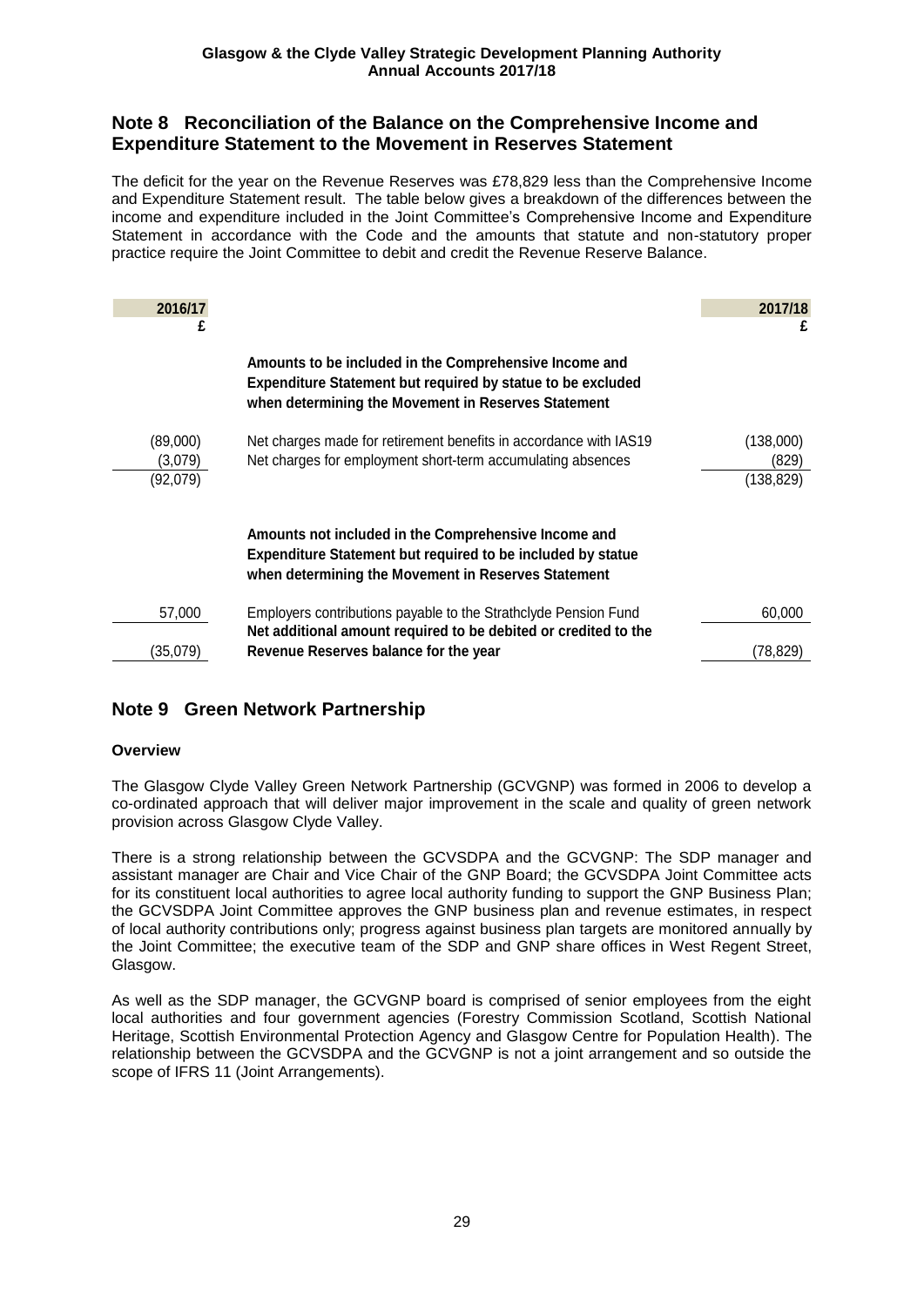# **Financial Performance**

### **Revenue**

The GNP has returned a deficit of £5,761 (2016-17 - £29,639 deficit), against a budgeted breakeven position. The deficit is a result of a reduction in income from Forestry Commission Scotland (FCS) and Project Income from the Central Scotland Green Network (CSGN).

The GNP is a significant regional component of the CSGN. As a result, the GNP secures additional funding for various projects related to the CSGN. The total project expenditure by the GNP during 2017-18 was £10,127 (2016-17, £212,262). The GNP has been a key partner in the study and planning of the development of the Seven Lochs Wetland Park resulting in the continuing significant levels of project expenditure.

The Green Network partners have contributed funding in the following proportions to enable The Partnership to carry out its objectives.

| 2016/17 |                                                |                   | 2017/18 |
|---------|------------------------------------------------|-------------------|---------|
| £       | Council                                        | <b>Percentage</b> | £       |
| 5,589   | East Dunbartonshire                            | 3.2%              | 5,589   |
| 4,758   | <b>East Renfrewshire</b>                       | 2.7%              | 4,758   |
| 31,019  | Glasgow City                                   | 17.9%             | 31,019  |
| 4,322   | Inverclyde                                     | 2.5%              | 4,322   |
| 17,306  | North Lanarkshire                              | 10.0%             | 17,306  |
| 9,040   | Renfrewshire                                   | 5.2%              | 9,040   |
| 16,497  | South Lanarkshire                              | 9.5%              | 16,497  |
| 4.855   | West Dunbartonshire                            | 2.8%              | 4,855   |
|         | <b>Funding From Authorities Represented by</b> |                   |         |
| 93,386  | <b>GCVSDPA</b>                                 | 53.8%             | 93,386  |
|         | <b>Other Government Agencies</b>               |                   |         |
| 32,955  | <b>Forestry Commission</b>                     | 17.2%             | 29,796  |
| 14,008  | Glasgow Centre for Population Health           | 8.1%              | 14,008  |
| 4,669   | Scottish Environmental Protection Agency       | 2.7%              | 4,669   |
| 31,514  | Scottish National Heritage                     | 18.3%             | 31,782  |
| 83,146  | <b>Total From Other Government Agencies</b>    | 46.2%             | 80,255  |
| 176,532 | <b>TOTAL</b>                                   | 100.0%            | 173,641 |

#### **Capital and Reserves**

The GCVGNP does not have legal powers necessary to hold assets therefore it has no capital spend. The Partnership retains financial reserves to offset any liabilities of the Partnership. The table below shows the value of the Partnerships reserves at the 31 March 2018. This is analysed into usable reserves, which has been derived from partnership funding and can be used to fund expenditure, and unusable reserves, which cannot be used to fund expenditure.

| 2016/17   |                                              | 2017/18   |
|-----------|----------------------------------------------|-----------|
|           | <b>Reserves Represented by:</b>              |           |
|           | Useable Reserves                             |           |
| (94, 122) | Balance due to Partnership Members           | (88, 361) |
|           | <b>Unuseable Reserves</b>                    |           |
| (3, 498)  | <b>Employee Statutory Adjustment Account</b> | (4,824)   |
| (469,000) | Pension Reserve *                            | (86,000)  |
|           |                                              |           |
| (566,620) |                                              | (179.185) |

\*Note 2016/17 Pension reserve restated due to updated pensions reports supplied by Hymans for 2016/17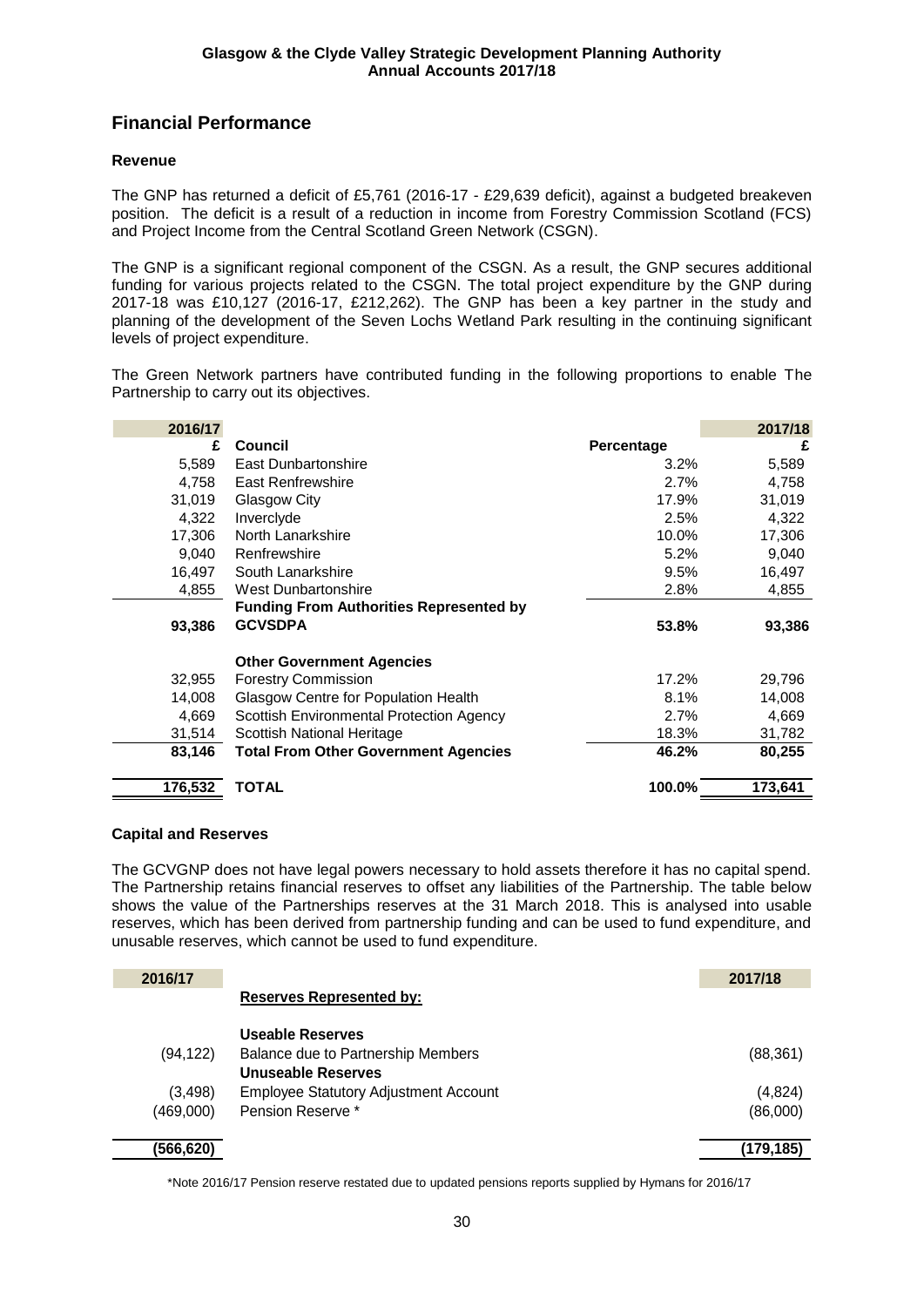| 2016/17 |                                                | 2017/18 |
|---------|------------------------------------------------|---------|
| (2,698) | Interest on Balances                           | (2,289) |
| 16.000  | <b>Pension Interest Cost</b>                   | 25,000  |
| 13,302  | <b>Total Financing &amp; Investment Income</b> | 22.711  |

# **Note 10 Financing & Investment Income**

## **Note 11 Operating Leases**

The Joint Committee has extended the operating lease on the office accommodation at West Regent Street in Glasgow until October 2019. The lease was extended in October 2016 for a term of 3 years, with a tenant only break option which allows the extended lease to be terminated by the Joint Committee without penalty one year after the commencement of the extended lease period. Twenty five percent of the accommodation costs are paid by The Green Network Partnership. The expenditure charged in year to the Comprehensive Income and Expenditure Statement was £29,250 (2016/17 £29,250). The cost of the total lease agreement, including the proportion paid by The Green Network Partnership is detailed below:

| 2016/17 |                                                     | 2017/18 |
|---------|-----------------------------------------------------|---------|
|         |                                                     |         |
|         | <b>Future Minimum Lease Payments</b>                |         |
| 44,604  | - not later than one year                           | 44,180  |
| 70,230  | - later than one year and not later than five years | 26,050  |
|         | - later than five years                             |         |
| 114,834 |                                                     | 70,230  |

## **Note 12 Debtors**

| 2016/17 |                                | 2017/18 |
|---------|--------------------------------|---------|
| 6,851   | Scottish Government            | 0       |
| 11.146  | Other entities and individuals | 11,205  |
| 17,997  | Total short term debtors       | 11.205  |

## **Note 13 Creditors**

| 2016/17 |                                   | 2017/18 |
|---------|-----------------------------------|---------|
| £       |                                   | £       |
| 288,241 | Other local authorities           | 276,749 |
| 13,043  | Short term accumulating absences  | 13,872  |
| 25,099  | Accrued payrolls                  | 27,263  |
| 133,689 | Studies funding                   | 92,165  |
| 4,269   | Other entities and individuals    | 3,061   |
| 464,341 | <b>Total short term creditors</b> | 413,110 |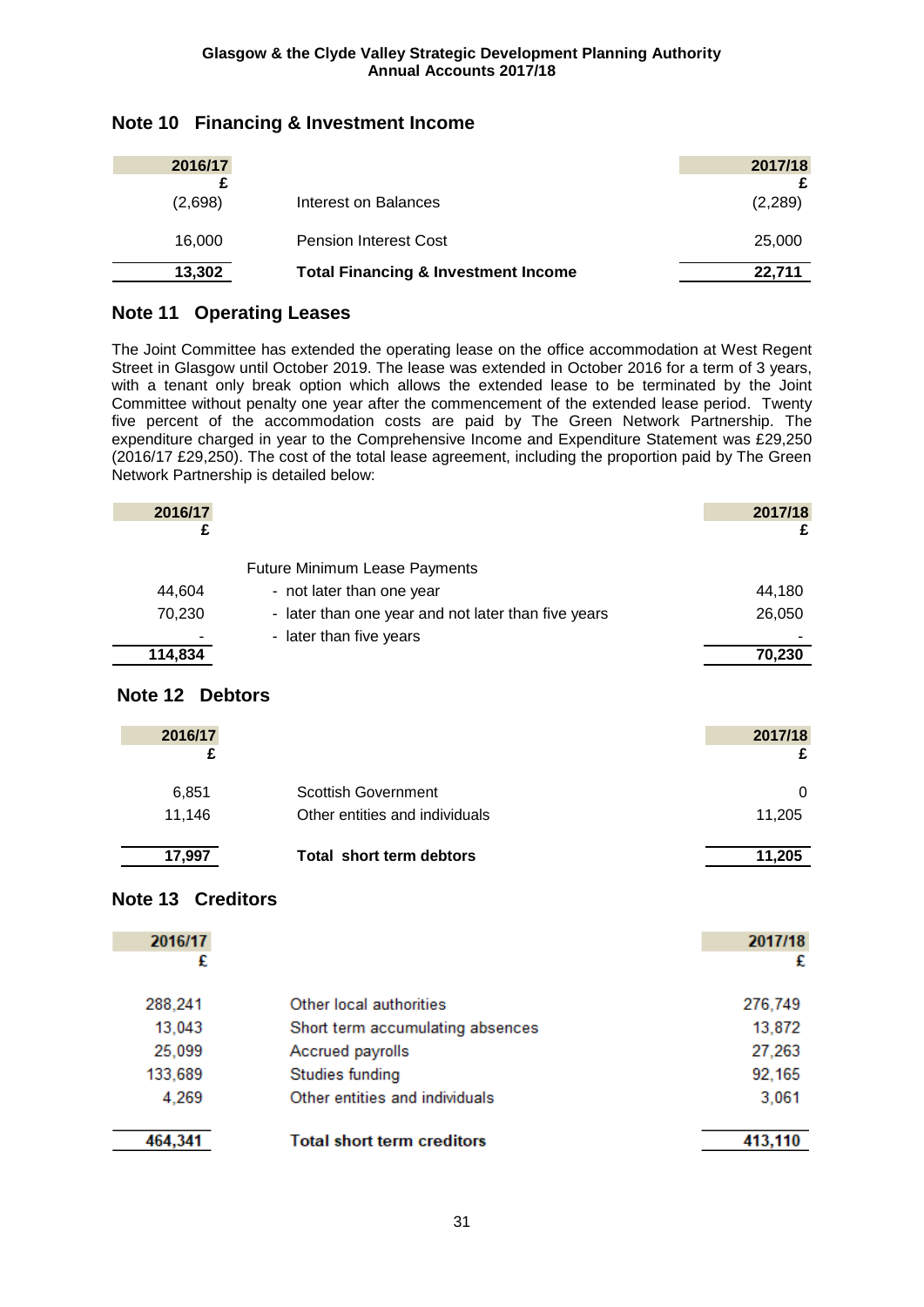# **Note 14 Transfer to Creditors**

| 2016/17    |                                                                                                                                                                                                                                                          | 2017/18    |
|------------|----------------------------------------------------------------------------------------------------------------------------------------------------------------------------------------------------------------------------------------------------------|------------|
|            |                                                                                                                                                                                                                                                          |            |
| (288, 241) | In terms of Section 58 of the Local Government (Scotland) Act 1973,<br>Joint Committees have no specific powers to retain reserves to meet<br>future funding requirements and the amount due to member authorities<br>has been transferred to creditors. | (276, 749) |

### **Note 15 Related parties**

The Joint Committee's related parties are those bodies or individuals that have the potential to control or significantly influence the Joint Committee, or to be controlled or significantly influenced by the Joint Committee. The Joint Committee is required to disclose material transactions that have occurred with related parties and the amount of any material sums due to or from related parties. Related party relationships require to be disclosed where control exists, irrespective of whether there have been transactions between the related parties. Disclosure of this information allows readers to assess the extent to which the Joint Committee might have been constrained in its ability to operate independently or might have secured the ability to limit another party's ability to bargain freely with the Joint Committee.

The member authorities of the Joint Committee have contributed requisitions in the following proportions to enable the Joint Committee to carry out its objectives. The Joint Committee in turn pays Renfrewshire Council for support services.

The service level agreement for these services is £23,200 (2016/17 £23,200). A proportion of the cost is paid by the Green Network Partnership. The amount paid in respect of these services by the GCVSDPA for the year ended 31 March 2018 was £18,900 (2016/17 £18,900).

| 2016/17    |                        |            | 2017/18    |
|------------|------------------------|------------|------------|
| £          | Council                | Percentage | £          |
| 72,437.50  | East Dunbartonshire    | 12.5%      | 72,437.50  |
| 72,437.50  | East Renfrewshire      | 12.5%      | 72,437.50  |
| 72,437.50  | Glasgow City           | 12.5%      | 72,437.50  |
| 72,437.50  | Inverclyde             | 12.5%      | 72,437.50  |
| 72,437.50  | North Lanarkshire      | 12.5%      | 72,437.50  |
| 72,437.50  | Renfrewshire           | 12.5%      | 72,437.50  |
| 72,437.50  | South Lanarkshire      | 12.5%      | 72,437.50  |
| 72,437.50  | West Dunbartonshire    | 12.5%      | 72,437.50  |
| 579,500.00 | <b>GCVSDPA Funding</b> | 100.00%    | 579,500.00 |

## **Note 16 External audit costs**

Fees payable to Audit Scotland in respect of external audit services undertaken in accordance with Audit Scotland's *Code of Audit Practice* in 2017-2018 were £2,810 (£2,770 in 2016/17). There were no fees paid to Audit Scotland in respect of any other services.

## **Note 17 Retirement Benefits**

As part of the terms and conditions of employment of its employees, the Joint Committee offers retirement benefits. Although these benefits will not actually be payable until employees retire, the Joint Committee has a commitment to make the payments that need to be disclosed at the time that employees earn their future entitlement. The scheme for employees is the Strathclyde Pension Fund which is administered by Glasgow City Council. This is a "funded" defined benefit final salary scheme meaning that the Joint Committee and its employees pay contributions into a fund, calculated at a level intended to balance the pensions liability with investment assets.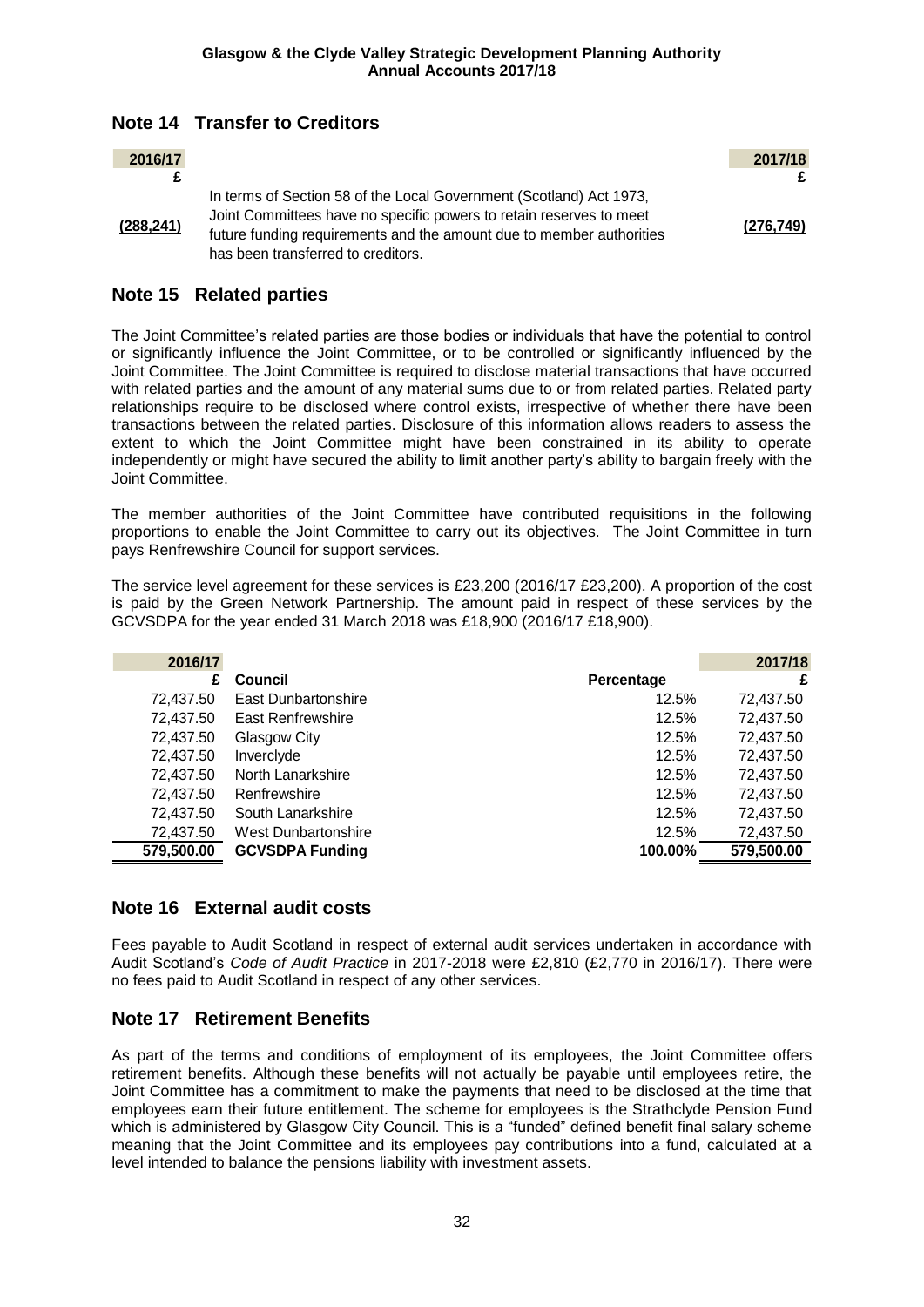### **17a. Transactions relating to retirement benefits**

The cost of retirement benefits is recognised in Gross Expenditure when they are earned by employees, rather than when the benefits are eventually paid as pensions. However, the charge that is statutorily required to be made in the accounts is based upon pension contributions payable by the Joint Committee in the year, and an adjustment is made within the Movement in Reserves Statement to replace the cost of retirement benefits with employers' contributions.

The following transactions have been made in the accounting statements in 2017-2018:

| 2016/17   |                                                                                                                                                                                          | <b>Note</b> | 2017/18   |
|-----------|------------------------------------------------------------------------------------------------------------------------------------------------------------------------------------------|-------------|-----------|
| £         | <b>Comprehensive Income &amp; Expenditure Statement</b><br><b>Cost of Services</b>                                                                                                       |             | £         |
| 73,000    | Current service cost<br>Past service cost/(gain)                                                                                                                                         | (i)<br>(ii) | 113,000   |
| 73,000    | Settlements & curtailments                                                                                                                                                               | (iii)       | 113,000   |
| 16,000    | <b>Financing &amp; Investment Income &amp; Expenditure</b><br>Net interest                                                                                                               | (iv)        | 25,000    |
| 89,000    | Total post employment benefit charged to the Surplus or<br>Deficit on the Provision of Services                                                                                          |             | 138,000   |
|           | Other post employment benefit charged to the<br><b>Comprehensive Income and Expenditure Statement</b>                                                                                    |             |           |
| (591,000) | Return on assets excluding amounts included in net interest<br>Actuarial (gains) and losses arising on changes in financial                                                              |             | (226,000) |
| 1,037,000 | assumptions                                                                                                                                                                              |             | (599,000) |
| 446,000   | <b>Total Actuarial (gain) or loss</b>                                                                                                                                                    |             | (825,000) |
| 535,000   | Total post employment benefit charged to the<br><b>Comprehensive Income and Expenditure Statement</b>                                                                                    |             | (687,000) |
| 478,000   | <b>Movement in Reserves Statement</b><br>Reversal of net charges made to the Surplus or Deficit for the<br>Provision of Services for post employment benefits according<br>with the Code | (v)         | (747,000) |
| 57,000    | <b>Employers Contributions paid to Strathclyde Pension Fund</b>                                                                                                                          |             | 60,000    |

Notes

i. Current service cost is the cost of future entitlements to pension payments to current employees

ii. Past service cost is the cost of discretionary pension benefits to former employees who retired on the grounds of efficiency etc or savings made for commuting part of the pension for additional cash.

iii. Curtailments are the pension costs to employees retired under redundancy terms.<br>iv. The net Interest Cost is an actuarial adjustment to the inflation element in the cos

The net Interest Cost is an actuarial adjustment to the inflation element in the cost of funding current and future pension obligations. This is the expected increase during the year in the present value of the Joint Committee's share of Strathclyde Pension Fund's liabilities because they are one year closer to settlement.

v. The Movement on Pension Reserve represents the net change in the pension liability recognised in the Movement in Reserves Statement for pension payments made by the Joint Committee to the Strathclyde Pension Fund during the year (£78,000).

The Joint Committee is also responsible for all pension payments relating to added years benefits it has awarded, together with related increases. In 2017/18 these amounted to £8,507 (2016/17 £8,424).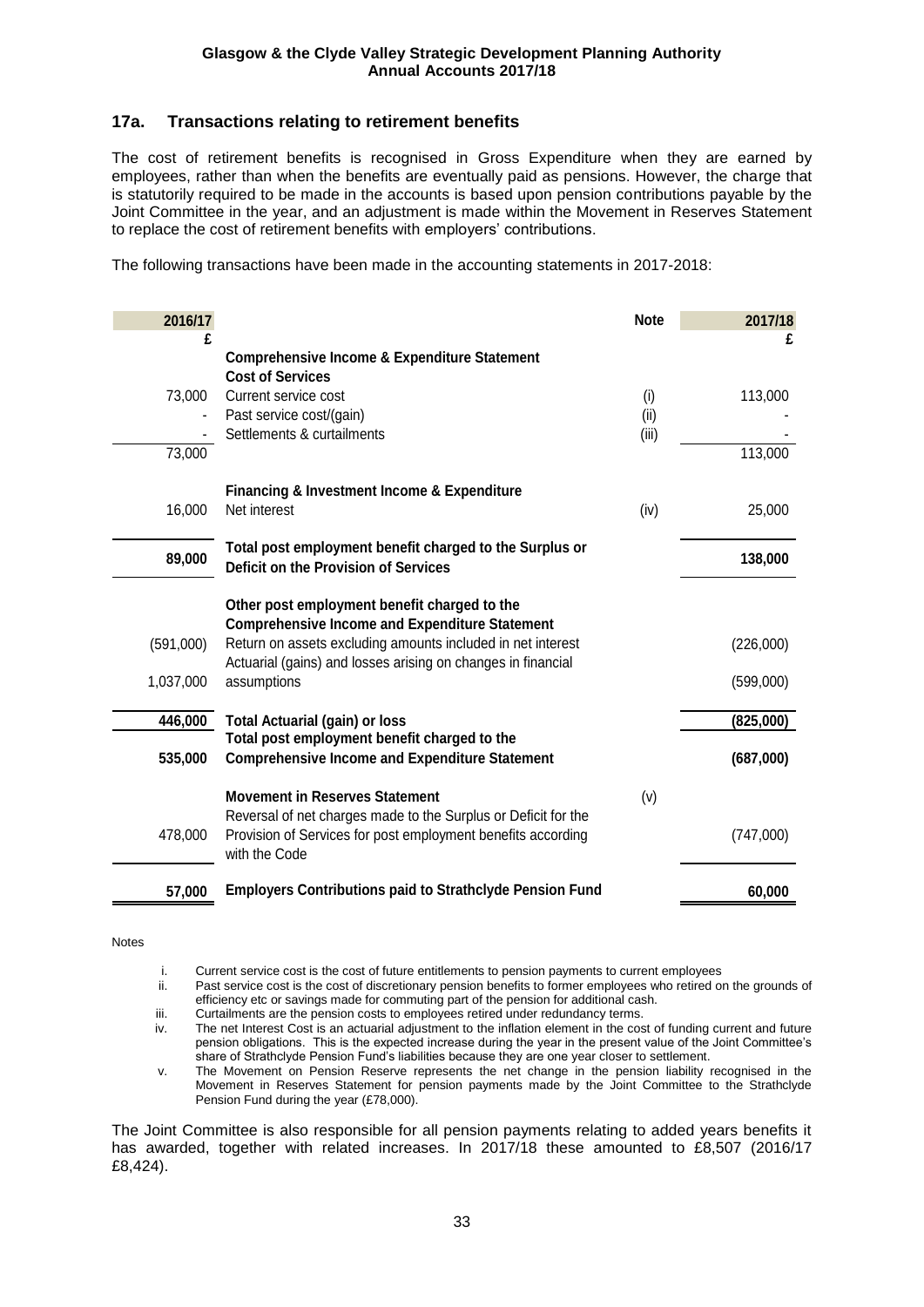In addition to the recognised gains and losses included in the Comprehensive Income and Expenditure Statement, actuarial gain of £0.825 million are included in the Movement in Reserves Statement (2016/17 £0.446 million loss).

#### **17b. Assets and liabilities in relation to retirement benefits**

A reconciliation of the Joint Committee's share of the **present** value of the Strathclyde Pension Fund's **liabilities** is as follows:

| 2016/17 |                                                                        | 2017/18 |
|---------|------------------------------------------------------------------------|---------|
| £000    |                                                                        | £000    |
| 3,454   | Opening present value                                                  | 4,639   |
| 73      | Current service cost                                                   | 113     |
| 121     | <b>Interest Cost</b>                                                   | 121     |
| 22      | <b>Employee Contributions</b>                                          | 23      |
|         | Remeasurement (gains)/losses:                                          |         |
| 1,037   | Actuarial (gains)/losses arising from changes in financial assumptions | (599)   |
| (68)    | <b>Benefits Paid</b>                                                   | (68)    |
| 4,639   | Closing present value of scheme liabilities                            | 4,229   |

A reconciliation of the Joint Committee's share of the **fair** value of the Strathclyde Pension Fund's **assets** is as follows:

| 2016/17 |                                                             | 2017/18 |
|---------|-------------------------------------------------------------|---------|
| £000    |                                                             | £000    |
|         |                                                             |         |
| 2,992   | Opening Fair Value                                          | 3,699   |
| 105     | Interest Income                                             | 96      |
|         | Remeasurement gain/(loss):                                  |         |
| 591     | Return on assets excluding amounts included in net interest | 226     |
| 57      | Contributions from employer                                 | 60      |
| 22      | Contributions from employee                                 | 23      |
| (68)    | <b>Benefits Paid</b>                                        | (68)    |
| 3,699   | Closing fair value of scheme assets                         | 4,036   |

### **17c. Fund history**

|                                     | 2013/14 | 2014/15 | 2015/16  | 2016/17 | 2017/18 |
|-------------------------------------|---------|---------|----------|---------|---------|
|                                     | £000    | £000    | £000     | £000    | £000    |
| <b>Present Value of Liabilities</b> | (2,693) | (3,713) | (3, 454) | (4,639) | (4,229) |
| Fair value of assets                | 2.337   | 2.911   | 2.992    | 3.699   | 4,036   |
| Surplus/(deficit) in the scheme     | (356)   | (802)   | (462)    | (940)   | (193)   |

The main fund (Fund 1) of Strathclyde Pension Fund does not have an asset and liability matching (ALM) strategy.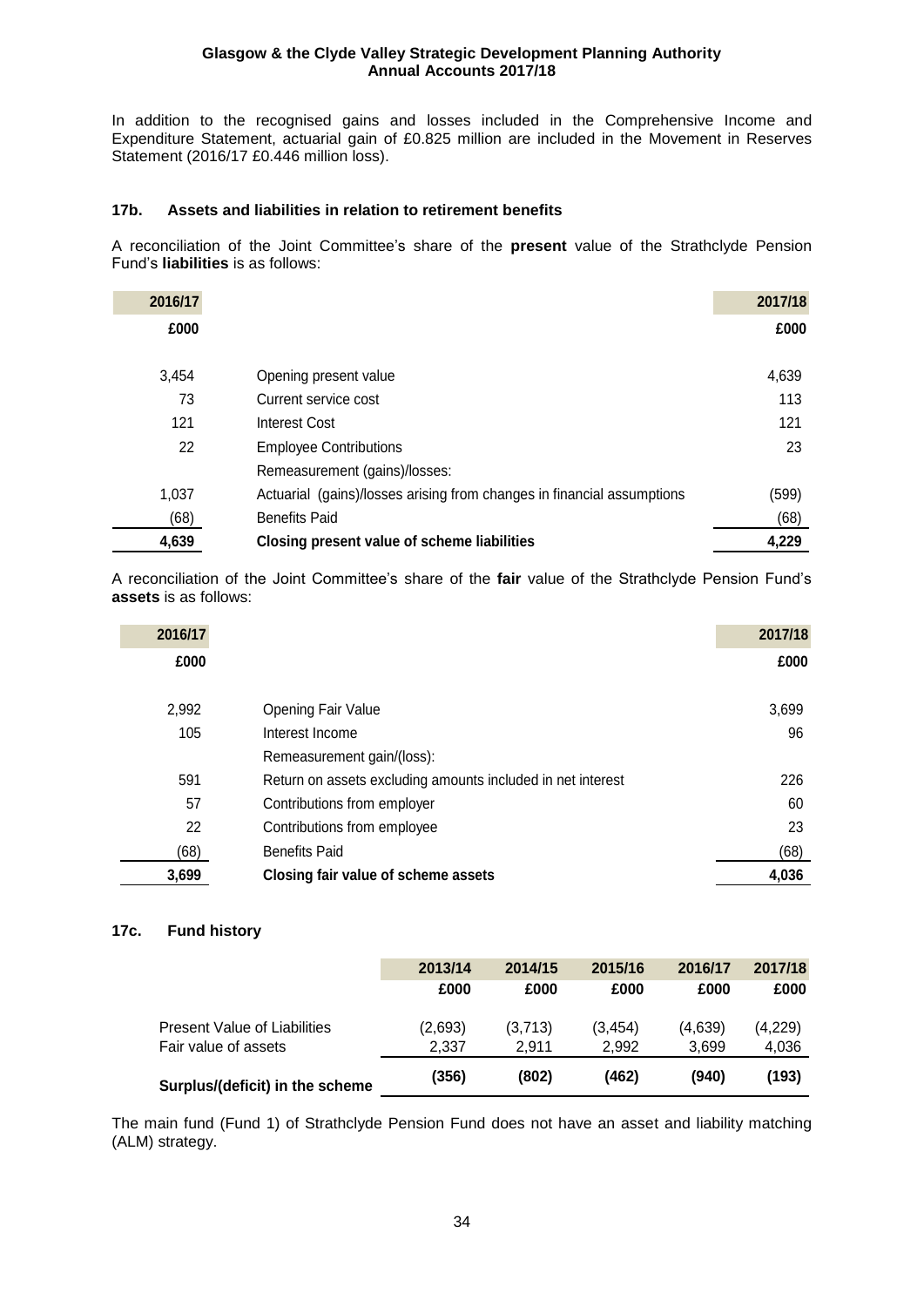The net liability of £0.193 million has a significant impact on the net worth of the Joint Committee as recorded in the balance sheet. Any deficit on the Strathclyde Pension Fund will be made good by increased contributions over the remaining working life of employees, as assessed by the Fund actuary.

The total contributions expected to be made by the Joint Committee to Strathclyde Pension Fund in the year to 31 March 2019 is £0.060 million.

### **17d. Basis for estimating assets and liabilities**

The Joint Committee's share of the liabilities of the Strathclyde Pension Fund have been assessed on an actuarial basis using the projected unit method, that estimates the pensions that will be payable in future years dependent upon assumptions about mortality rates, salary levels and so on. The Scheme's liabilities have been assessed by Hymans Robertson, an independent firm of Actuaries, and the estimates are based on the latest full valuation of the Fund at 31 March 2017.

The principal assumptions used by the actuary have been:

| 2016/17    | <b>Financial Year:</b>                                                   | 2017/18    |
|------------|--------------------------------------------------------------------------|------------|
|            | <b>Mortality assumptions</b><br>Longevity at 65 for current pensioners   |            |
| 22.1 years | Men                                                                      | 21.4 years |
| 23.6 years | Women                                                                    | 23.7 years |
|            | Longevity at 65 for Future pensioners                                    |            |
| 24.8 years | Men                                                                      | 23.4 years |
| 26.2 years | Women<br>٠                                                               | 25.8 years |
| 4.4%       | Rate of increase in salaries                                             | 3.6%       |
| 2.4%       | Rate of increase in pensions                                             | 2.4%       |
| 2.6%       | Rate for discounting scheme liabilities                                  | 2.7%       |
|            | Take-up of option to convert annual pension into<br>retirement lump sum: |            |
| 50.0%      | For Pre April 2009 Service                                               | 50.0%      |
| 75.0%      | Post April 2009 Service                                                  | 75.0%      |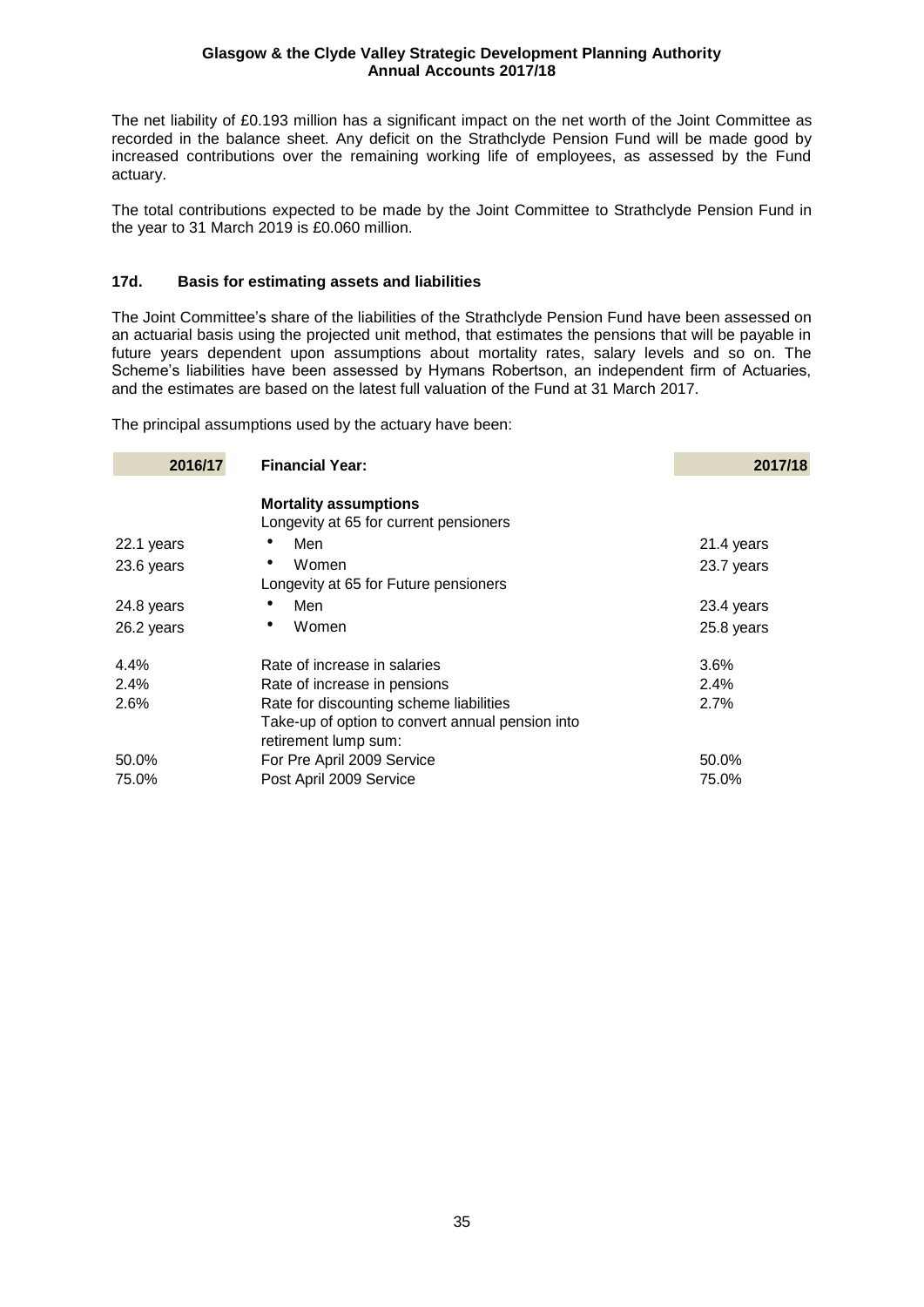The pension scheme's assets consist of the following categories, by proportion of the total assets held:

| 2016/17 |                                                 |                | 2017/18    |
|---------|-------------------------------------------------|----------------|------------|
| £000    |                                                 | Percentage     | £000       |
|         | <b>Equity Securities</b>                        |                |            |
| 352     | Consumer                                        | 6.4%           | 259        |
| 278     | Manufacturing                                   | 5.2%           | 210        |
| 110     | <b>Energy and Utilities</b>                     | 1.3%           | 54         |
| 257     | <b>Financial Institutions</b>                   | 4.3%           | 174        |
| 150     | <b>Health and Care</b>                          | 2.6%           | 103        |
| 213     | <b>Information Technology</b>                   | 3.3%           | 133        |
|         | Other                                           | 0.0%           |            |
| 1,360   | <b>Total Equity</b>                             | 23.1%          | 933        |
|         | <b>Debt Securities</b>                          |                |            |
|         | Corporate Bonds (Investment Grade)              | 3.1%           | 127        |
| 0       | <b>Total Debt Securities</b>                    | 3.1%           | 127        |
|         |                                                 |                |            |
|         | <b>Private Equity</b><br>All                    |                |            |
| 305     |                                                 | 12.0%<br>12.0% | 482<br>482 |
| 305     | <b>Total Private Equity</b>                     |                |            |
|         | <b>Real Estate</b>                              |                |            |
| 446     | <b>UK Property</b>                              | 9.1%           | 365        |
|         | Overseas Property<br><b>Total Real Estate</b>   | 0.0%           |            |
| 446     |                                                 | 9.1%           | 365        |
|         | <b>Investment Funds &amp; Unit Trusts</b>       |                |            |
| 1189    | Equities                                        | 30.9%          | 1,246      |
| 208     | <b>Bonds</b>                                    | 11.6%          | 467        |
| 2       | Commodities                                     | 0.1%           | 2          |
|         | Infrastructure                                  | 0.0%           |            |
| 50      | Other                                           | 0.1%           | 5          |
| 1,449   | <b>Total Investment Funds &amp; Unit Trusts</b> | 42.7%          | 1,720      |
|         | <b>Derivatives</b>                              |                |            |
|         | Inflation                                       | 0.0%           |            |
|         | <b>Interest Rate</b>                            | 0.0%           |            |
|         | Foreign Exchange                                | 0.0%           |            |
|         | Other                                           | 0.0%           | 0          |
| 0       | <b>Total Derivatives</b>                        | 0.0%           | 0          |
|         | <b>Cash &amp; Cash Equivalents</b>              |                |            |
| 139     | All                                             | 10.1%          | 408        |
| 139     | <b>Total Cash &amp; Cash Equivalents</b>        | 10.1%          | 408        |
| 3,699   | <b>Total</b>                                    | 100%           | 4,036      |

#### **17e. Impact on cashflows**

An objective of the fund is to keep employer's contributions at as constant a rate as possible. The fund has agreed a strategy to achieve a funding rate of 100% in the longer term. Employers' and employees' contributions have been determined so that rates are standard across all participating employers. The rate for employer contributions has been set at 19.3% for 2017-18 and 2018-19.